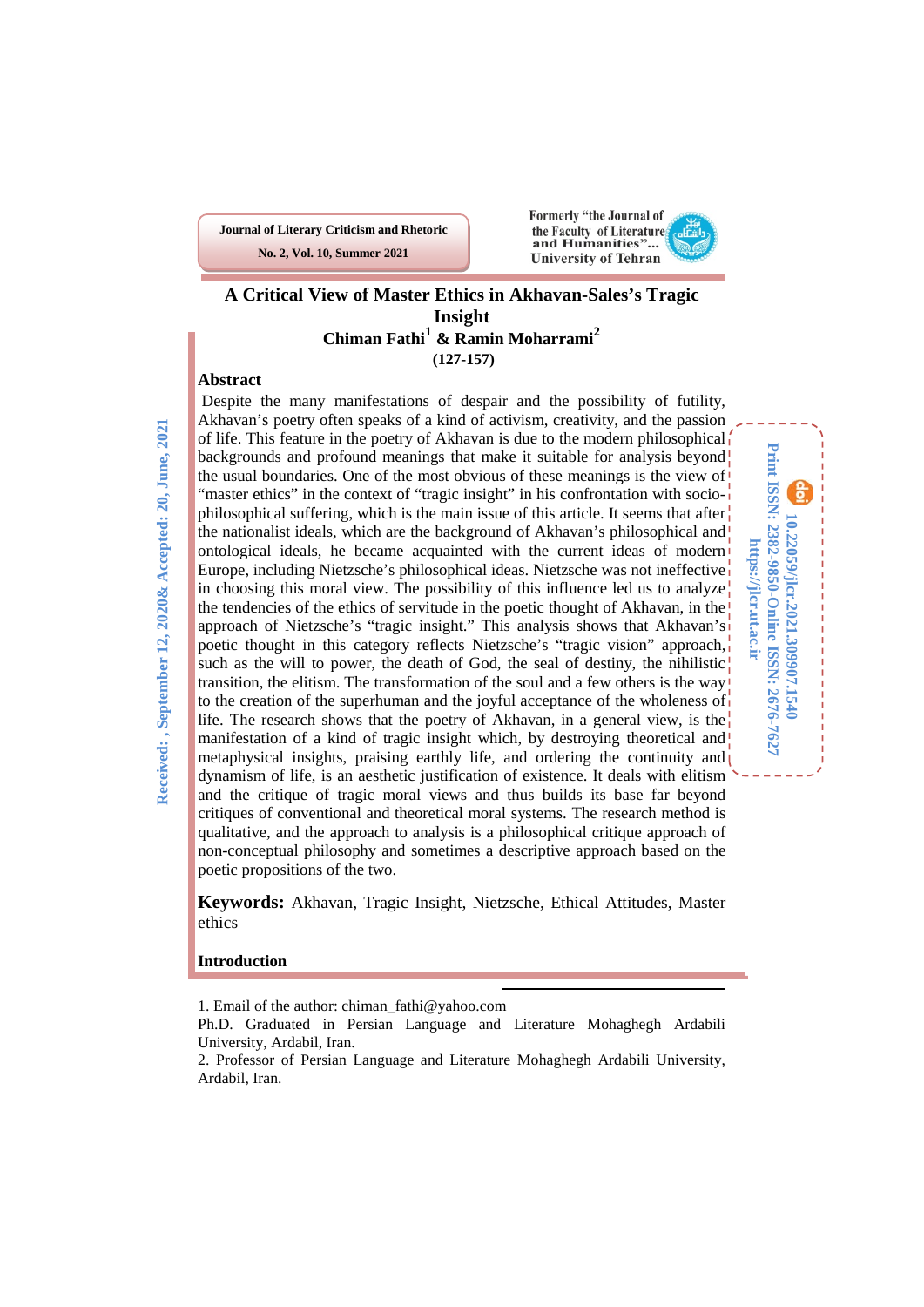#### **Critique of View of Master Ethics in the Akhavan-Sales's Ttragic Insight/128**

One of the basic principles of contemporary Persian poetry is the numerous manifestations that contemporary poets, each in a specific way, directly or indirectly, present about the components of "ethics" in their poetic thought. Perhaps the answer to the question, "For these poets, does morality arise from the realm of knowledge or does it arise from within life itself?" clarifies their approach to the question of morality. In response, it should be said that among most of them, the concept or issue of ethics seems to be viewed not with a traditional approach but with a modern approach. This means that most contemporary poets consider morality to come from the heart of life. Therefore, they believe that instead of judging life from the perspective of dualistic ethics, the value of ethics should be determined from the perspective of life, and instead of the idealistic way of dualistic valuing the moral system, which defines the moral components divided into two opposing categories of "good" and "bad," the course of life must be evaluated without such moral judgment. Among the modernist thinkers of the West is Friedrich Nietzsche (1844-1900), a wellknown and influential nineteenth-century European philosopher and thinker who, by declaring the death of Platonic rationalist values and Christian morality, shows that none of them can mean life and ultimately puts contemporary European culture at risk of being confronted with a storm of imagery and, consequently, of not answering the question of the meaning of life. He then deals with a new interpretation of the question of the meaning of life, focusing it not on the other world or the sacred but on the earthly life itself, arising from the will of the human to create new values.

The question now is: In this case, these contemporary poets and thinkers have substituted what new teaching for the conceptual dualistic moral system in metaphysical insight? This article intends to answer this question, particularly in relation to Mehdi Akhavan Sales's poetry, and to show the aspects and manifestations of sovereign morality in Akhavan-Sales's poetry in the approach of Nietzsche's "tragic insight."

#### **Research background**

In comparing the poetic thought of contemporary poets with the philosophical thought of Nietzsche, Asadollahi, and Fathi (1399), an article entitled "Comparative analysis of Forough Farrokhzad's poetry and Nietzschean nihilism" examine the manifestations of different types of Nietzschean nihilism. Forough Farrokhzad's poetry and analysis of his poetic tendencies have acknowledged life in its particular nihilistic transition. In Critique and Analysis of the Issue of "Ethics" in the Poetic Thought of Akhavan-Sales, Nikdar Asl and Ramezani Parsa (2017), in an article entitled "Study of the Ethics in the Akhavan-Sales's Poetry Based on Its Traditional and Modern Components", They point to the constant movement between tradition and modernity in the mind and language of Akhavan-Sales and extend this to his approach to the issue of morality. By analyzing the content of Akhavan-Sales's poetry, the authors of this article show that Akhavan-Sales's poetry, in addition to the traditional themes of morality, such as oppression and the fight against poverty, also addresses modern moral components, such as patriotism and freedom.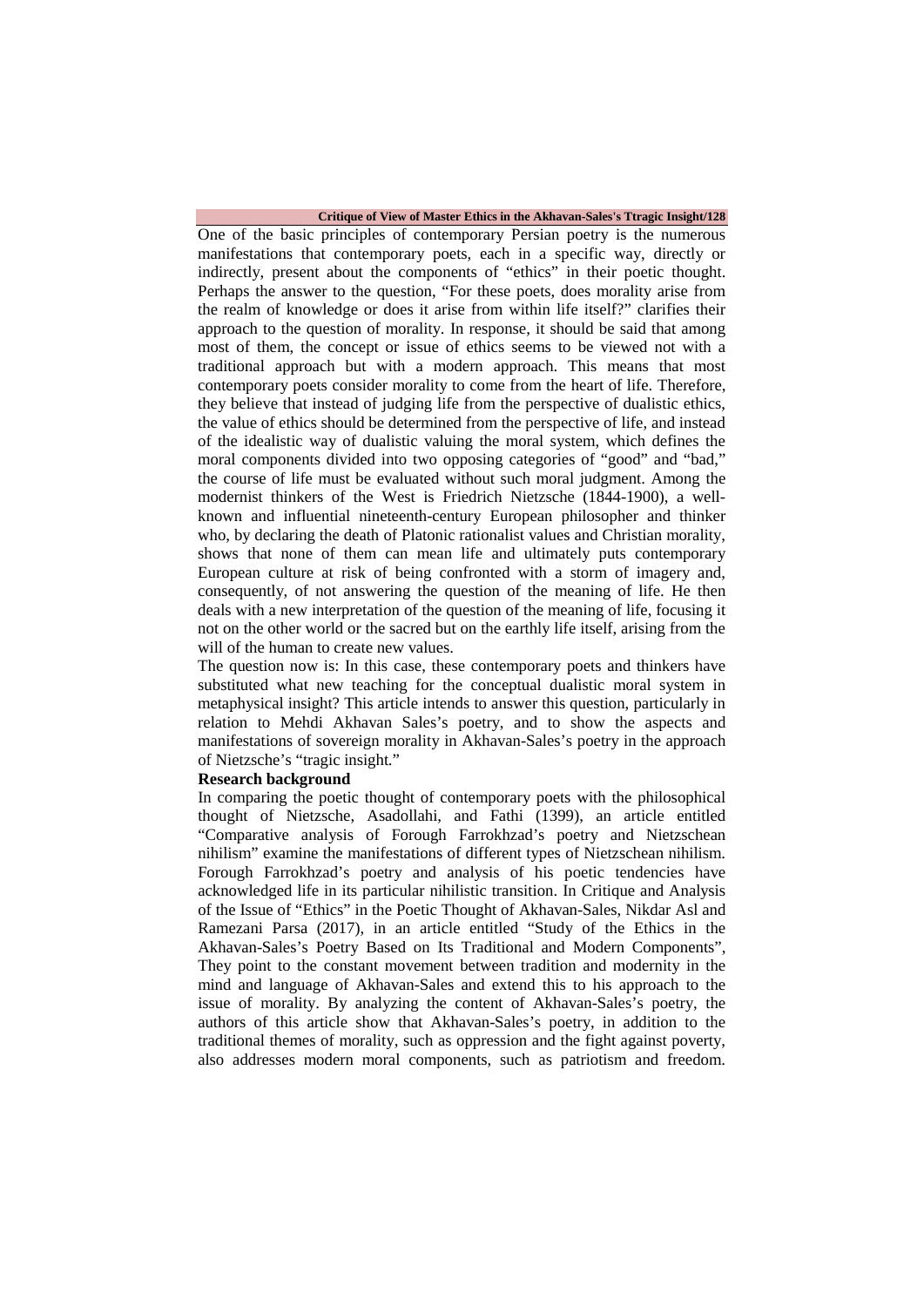#### **129/ Journal of Literary Criticism and Rhetoric, No. 2, Vol. 10, Summer 2021**

Yaghoubi Janbeshraei (2012), in an article entitled "The educational burden of committed Persian poetry streams", after determining the situational context of committed Persian poetry in both classical and contemporary worlds, while reviewing and introducing the main currents of committed poetry Puts Akhavan-Sales's poetry under the "Commemorative Poetry of Nimai-Human-Centered" and believes that the commitment of Akhavan-Sales and several other Nimai poets is not moral in the old sense but has philosophical-legal support that even democracy is viewed not merely in a political sense, but in an all-encompassing ontological sense.

### **Methodology**

In this article, the research method is qualitative. The approach to analysis is a philosophical critique approach of non-conceptual philosophy and sometimes a descriptive approach based on the poetic propositions of Akhavan-Sales and Nietzsche.

#### **Discussion**

Just as Nietzsche thinks that heroic ethics arise from the will of power against the existential conflict, Akhavan-Sales' poetry often expresses his will to power in the form of indomitability as well. It is Akhavan-Sales will never succumb to suffering and defeat; Whether this defeat is a defeat of a political battle or the result of philosophical views and ideas, Akhavan-Sales has an active and genocidal attitude towards it until the end, without thinking passively. Therefore, it can be said that Akhavan-Sales, despite its determinism and destiny and the constant experience of suffering and defeat, often says yes to the whole of life in a non-metaphysical context. Although in most of Akhavan-Sales's poems, while preserving the value of movement, there is also a sense of futility or infinity, he is sometimes, after tired of asking unanswered questions, says 'Yes' to life without any excuse.

#### **conclusion**

By analyzing Akhavan-Sales's poetry, it can be seen that most of the features that reflect Nietzsche's moral views in his tragic vision are also seen in Akhavan-Sales's poetic thought. These manifestations or demonstrations sometimes require careful analysis and punctual analysis to provide a correct and appropriate comparison. Sometimes, this adaptation is due to the similarity of the lexical and semantic symbols and signs in Akhavan-Sales's and Nietzsche's thoughts. In other words, the signs in some of Akhavan-Sales's poems are so close to Nietzsche's symbols or symbolic terms that in our view, it is a definite argument so that it is impossible to be ignored according to Akhavan-Sales's familiarity with Nietzsche's philosophy. In general, in Akhavan-Sales's poetry, the will of sovereign morality is reflected in a tragic vision of the tendencies of war and racism, desecration, elitism, creativity and modernity, and the aesthetic justification to life.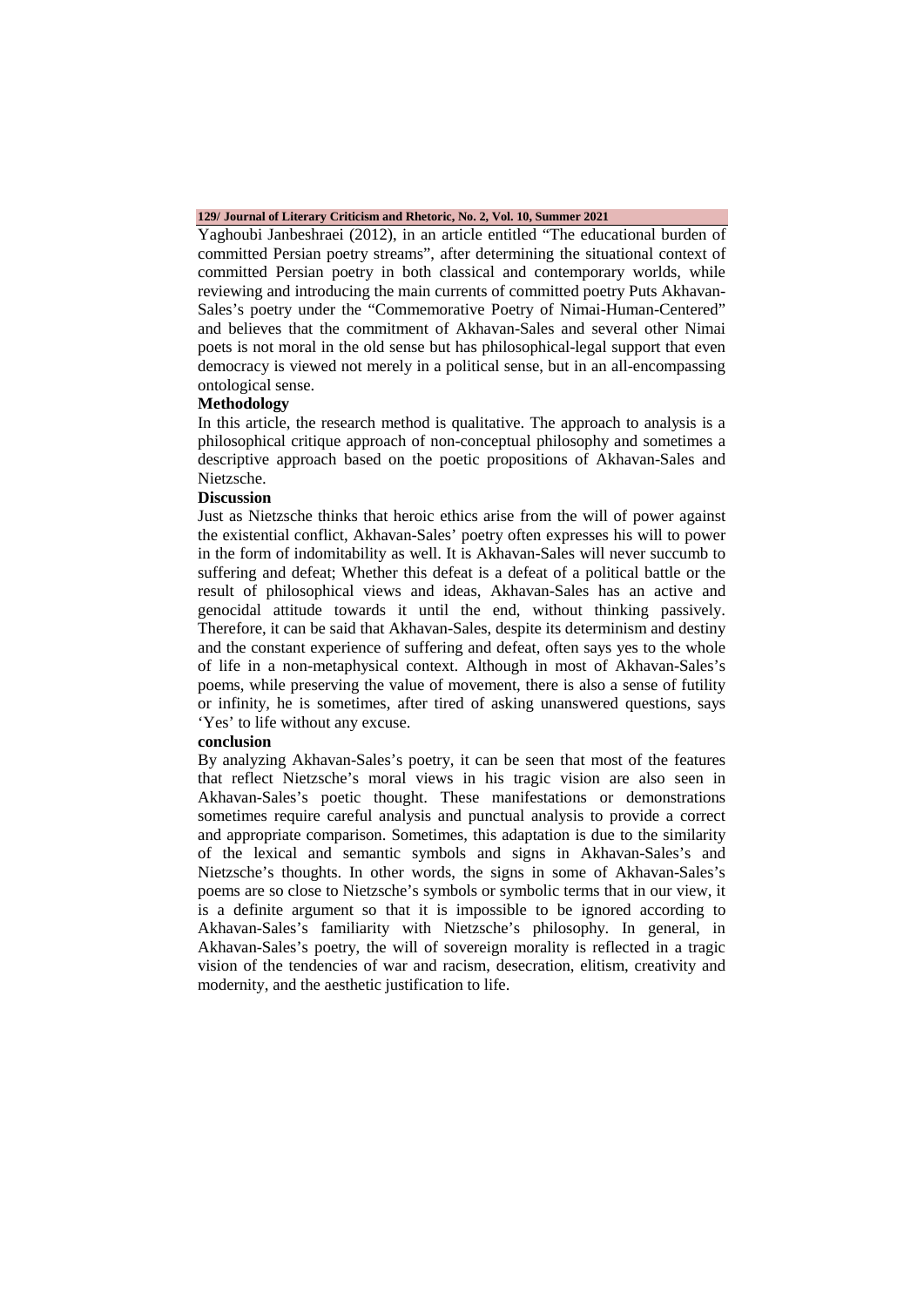## نقد نگرۀ اخلاق سَروَری در بینش تراژیک اخوان ثالث چیمن فتحی ٰ دانش آموختهی دکتری زبان و ادبیات فارسی دانشگاه محقق اردبیلی، اردبیل، ایرا[ن.](#page-3-0) رامین محرمی استاد زبان و ادبیات فارسی دانشگاه محقق اردبیلی، اردبیل، ایران. تاریخ دریافت مقاله: /22 /06 99 ؛ تاریخ پذیرش مقاله: 30 1400/03/ علمی - پژوهشی

### چکیده

شعر اخوان ثالث، بهخلاف تظاهرات فراوان یأس و نومیدی و نیز با وجود اظهار امکان عبثبودگی، اغلب، خبر از گونهای کنشگری، آفرینندگی، پویایی و التزام شور زندگی میدهـد. این ویژگی در شعر اخوان، به سبـب جان مایههای فلسفیِ مدرن و معانی بلند و ژرفی است که آن را درخورِ تحلیلهایی فراتر از مرز معمول میکند. یکی از بارزترین این معانی، نگرهی «اخلاق سَروَری» در بستر «بینشی تراژیک» در مواجههی او با درد و رنج اجتماعی- فلسفی است که مسألهی اصلی این مقاله است. به نظر میرسد پس از آرمانهای ملّیگرایانه، که پیشزمینهی آرمانهای فلسفی و هستیشناسانهی اخوان است، آشنایی وی با اندیشههای جریانساز عصر مدرن اروپا، از جمله، اندیشههای فلسفی فریدریش نیچه، فیلسوف بنام آلمانی، در انتخاب این بینش و نگرهی اخلاقی بیتأثیر نبوده است. امکان این تأثیر، ما را بر آن داشت تا در تحلیل آن، گرایشهای اخلاق سروری را در اندیشهی شعری اخوان ثالث، در رهیافت «بینش تراژیک» نیچهای نقد و واکاوی کنیم. این واکاوی نشان میدهد که اندیشهی شعری اخوان در این مقوله، بازتاب شیوههایی از رهیافت «بینش تراژیک» نیچهای، همچون: ارادهی قدرت، مرگ خدا، مِهر سرنوشت، گذار نیهیلیستی، نخبهگرایی، دگردیسی جان و چندی دیگر است که راه آفرینش ابرانسان و پذیرش خرسندانهی تمامیت زندگی یا تصدیق همهجانبهی زندگی است. حاصل این پژوهش، نشانمیدهد که شعر اخوان در نگرشی کلی، نمود نوعی بینش تراژیک است که با ویرانگری بینش تئوریک و متافیزیک، به ستایش و پاسداشت زندگیِ زمینی و سفارش به پیوستگی و پویایی جریان رود زندگی، توجـیه زیباییشناسانهی هستی، نخبهگرایی و نقد نگرههای اخلاق تراژیک میپردازد و بدینگونه پایگاه خود را در ساحتی بس فراتر از نقدهای متناسب با نظامهای اخلاقی معمول و تئوریک بنا مینهد. روش تحقیق، کیفی و رویکرد ناظر بر تحلیلها، رویکرد نقد فلسفی از گونهی فلسفهی غیرمفهومی است؛ گاهی هم تحلیلها با رویکردی توصیفی و با تکیه بر گزارههای شاعرانهی آن دو صورت میپذیرد.

**واژههای کلیدی:** اخوان ثالث، بینش تراژیک، نیچه، نگرههای اخلاق.

### .1مقدمه و بیان مسئله

اسم مهدی اخوان ثالث و حال و هوای شعر او اغلب با درونمایههای سیاسی- اجتماعی و وجه غالب ملّیگراییِ ایرانی آمیخته است. این حال و هوا در آغاز با حضور پُررنگ حسّ بازگشت به قلمرو ناب ایران باستان، شعر او را به نوعی شعر نسبتاً آرمانجویانه و

**.** 

<span id="page-3-0"></span>chiman\_fathi@yahoo.com :مسئول نویسندۀ رایانامه .1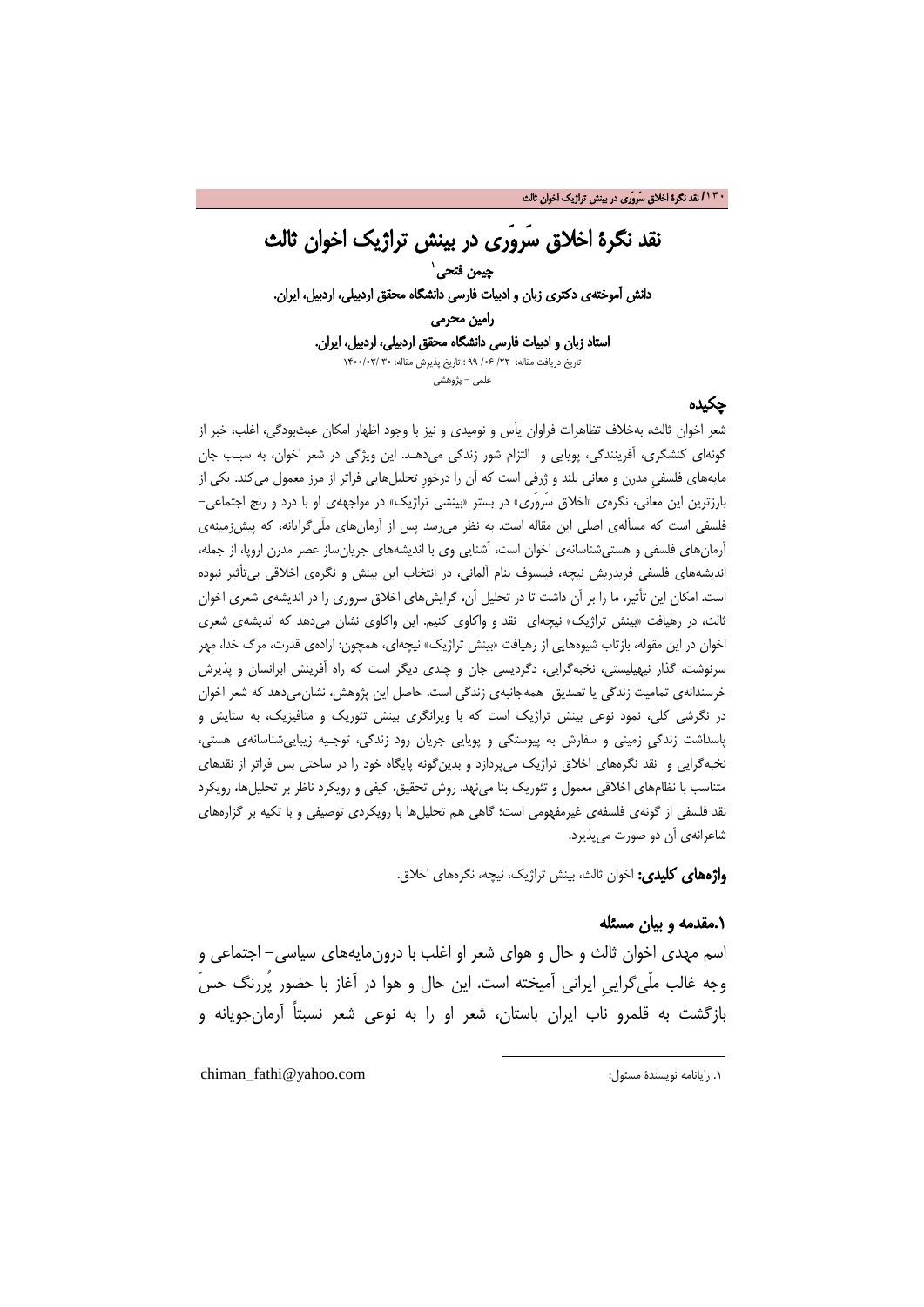# م**روبرشامه تقداد بي و بلاغت.** سال۱۰، شماره ۱۲، تابستان ۱۳۱/۱۴۰۰<br>پو

آرمانخواهانه بدل کرده است. در واقع باید گفت: اگرچه مقطع تاریخی مرداد 1332 و شکست نهضت ملّی، در پیِ بستن امیدهای بیشمار، تأثیر محسوسی بر فضای شعریِ همهی شاعران آن دوره داشته است، گویی این تأثیر بر شعر هیچیک از شاعران این دوره به اندازهی شعر اخوان جدّی نبوده است (حقوقی، :1383 12). با اینحال، دامنهی این تأثیرِ محسوس و مستقیم در شعر او، اندکاندک گستردهتر میشود و فراتر از قلمرو ملّی- اجتماعی، به مرز نوعی جهانبینی خاصّ فلسفی میرسد؛ هرچند اخوان اغلب از دادن پاسخی آشکار و مشخّص به پرسشهایی که دیگران دربارهی جهانبینی نهفته «در پشت زبان و تصویرهای شگفت» اشعارش میپرسند، شانه خالی میکند (طاهباز، :1370 48) و در هیچ مصاحبهای تمایلی برای بهدستدادن کلید دریافت اشعارش نشان نمیدهد، اما نباید فراموش کرد که مصاحبههای اخوان، یکی از منابع روشن و دستاول برای راهیابی مخاطب به بینش و موضعگیریهای خاصّ اویند (جباری، :1397 27). اخوان در یکی از این گفتوگوها، در مؤخرهی *از این اوستا*، خود، به اسم چند تن از اندیشمندان و شاعران دنیای شرق و غرب اشاره می کند که اسم نیچه نیز در این میان به چشم می خورد (اخوان، ١٣۶۰: 145-146). این مورد و سه مورد دیگری که اخوان در کتاب بدایع و بدعتها و عطا و لقای نیما یوشیج (اخوان ثالث:1369، 337 و 89 و 40)، از نیچه نقل قول میکند و یا دربارهی او به- اختصار سخن میگوید، بیتردید نشانهی آشنایی این شاعر معاصر ایرانی با اندیشههای نیچه است. حتّی گاهی نشانههای موجود در برخی از اشعار اخوان با عبارات گُزینگویانهی نیچه چنان همسان و هماهنگاند که به نظر ما، خود، دلیل محکم و قطعی دیگری است بر آشنایی اخوان با مفاهیم و آموزههای اندیشهی نیچه، که دشوار بتوان از آن گذشت و نادیدهاش گرفت.

فریدریش نیچه (-1900 1844م.)، از فیلسوفان بنام و تأثیرگذار قرن نوزدهم اروپا و متفکری است که با اعلام مرگ ارزشهای تعقّلمدارانهی افلاطونی و اخلاق مسیحی، هر دو را فاقد قدرت لازم برای معنادار نمودن هستی و حیات میخواند که سرانجام فرهنگ معاصر اروپا را در خطر مواجهه با طوفان نیستانگاری و در نتیجه، بیپاسخنهادن مسئلهی معنای زندگی قرار میدهد. آنگاه خود، به تقریری نو از مسئلهی معنای زندگی میپردازد و آن را نه معطوف به جهان دیگر یا برآمده از امر قدسی، بلکه آن را معطوف به همین زندگی زمینی و برآمده از ارادهی فرد انسانی برای آفرینش ارزشهای نوین میداند(نیچه، :1386 -35 34؛ نیچه، :1390 255) .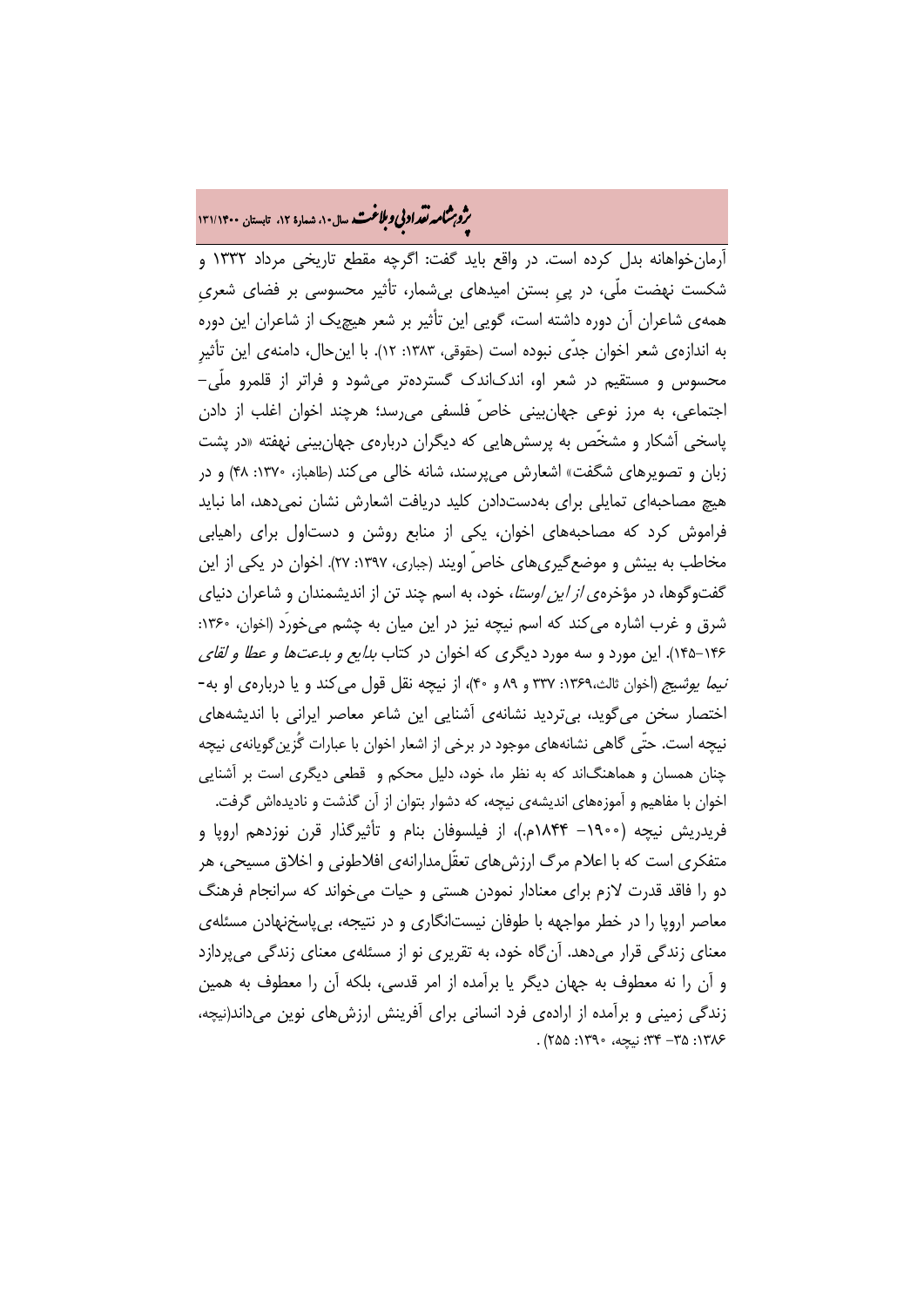یکی از بنمایههای بنیادین شعر معاصر فارسی نیز، بهویژه شعر پس از کودتای 28 مرداد ،1332 مظاهر متعدّدی است که شاعران معاصر، هر کدام به گونهای خاص، به صورتی مستقیم یا غیرمستقیم، از مؤلّفههای «اخلاق» در اندیشهی شعری خود ارائه کردهاند. بدیهی است که ایران در عهد معاصر، همگام با وقوع تحوّلات سیاسی- اجتماعی، در برخی از بنیادیترین بنیانهای فکری- فرهنگی خود هم، از جمله «نظام اخلاقیِ» موجود با تغییرات بسیاری مواجه گشت. البته تغییر و تحول در نظام اخلاقی گاهی ناشی از تغییر در مبانی معرفتی و سبکهای زندگی مبتنی بر آنها و گاهی تحت تأثیر پیچیدگیها و ویژگیهای جوامع مدرن بوده است؛ از اینرو، با ورود تدریجی مدرنیته به ایران، دستگاه اخلاقی نیز مانند بسیاری دیگر از نظامهای موجود، رفتهرفته دچار تحوّلاتی شد که یکی از روشنترین مظاهر این تحوّلات، عرصهی شعر معاصر فارسی است.

شاید پاسخ به این پرسش که: «از نظر این شاعران، امر اخلاقی از ساحت معرفت برمیخیزد یا از درون خودِ زندگی برمیآید؟»، میزان این تغییر و رویکردِ آنها را به مسئله- ی اخلاق روشنتر سازد. در پاسخ باید گفت: به نظر میرسد مفهوم یا مسئلهی اخلاق در میان اغلب آنها، نه با رویکردی سنّتی بلکه با رویکردی مدرن نگریسته میشود؛ بدین- معنی که اغلب شاعران معاصر، امر اخلاقی را برآمده از بطن زندگی میدانند؛ از اینرو معتقدند که به جای قضاوت دربارهی زندگی از منظر اخلاق دوآلیستی، ارزش اخلاق را باید از چشمانداز زندگی مشخص کرد و به جای شیوهی ایدهآلیستیِ ارزشگذاری دوگانه بر نظام اخلاقی، که مؤلّفههای اخلاقی را به دو دستهی متعارض و متقابل «نیک» و «بد» نقسیم میکند، جریان زندگی را باید بدون چنین داوری اخلاقیای ارزیابی کرد.<sup>(۱)</sup>

اکنون پرسش این است که: در این صورت، این دسته از شاعران و اندیشمندان معاصر، چه آموزهی نوینی را جایگزین نظام اخلاقِ دوگانهانگارِ مفهومی در بینش متافیزیک کرده- اند؟ این مقاله بر آناست که این پرسش را، بهطور خاص، در رابطه با شعر مهدی اخوان ثالث پاسخ گوید و جنبهها و جلوههای اخلاق سَروَرانه را در شعر اخوان در رهیافت «بینش تراژیک» نیچهای نشان دهد.

## .2 پیشینۀ پژوهش

در سنجش اندیشهی شعری شاعران معاصر با اندیشهی فلسفی نیچه، اسداللّهی و فتحی(1399)، در مقالهای با عنوان «تحلیل تطبیقی شعر فروغ فرخزاد و نیهیلیسم نیچه-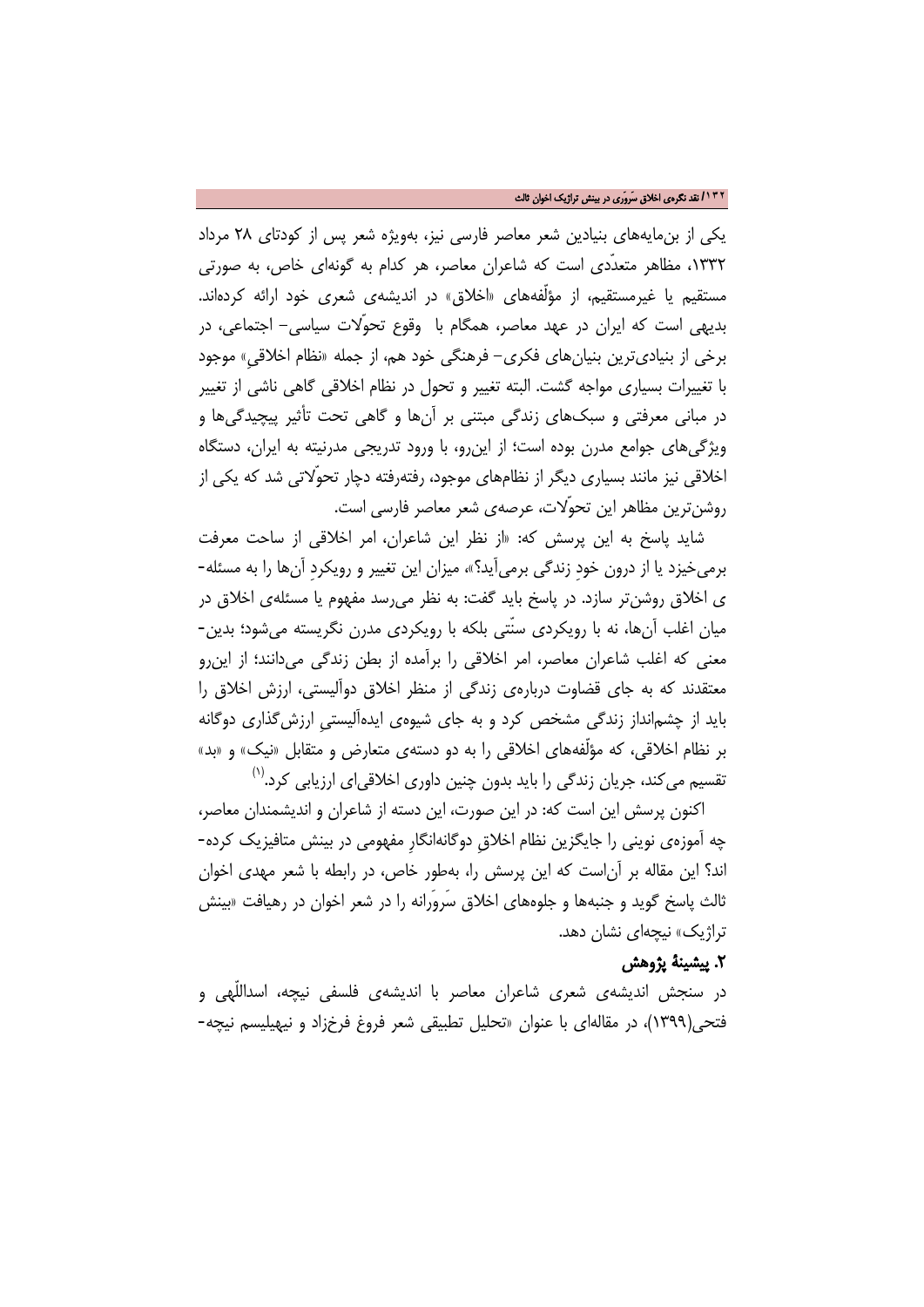**.<br>بروبرشامه نقد ادبی و ملاغت.** سال۱۰، شماره ۱۲، تابستان ۱۳۳/۱۴۰۰

ای»، به بررسی مظاهر انواع نیهیلیسم نیچهای در شعر فروغ فرخزاد و تحلیل گرایشهای شعر او به تصدیق زندگی در گذار خاص نیهیلیسمیِ آن پرداختهاند.

در نقد و تحلیل مسئلهی «اخلاق» در اندیشهی شعری اخوان، نیکدار اصل و رمضانی پارسا (1396)، در مقالهای با عنوان «بررسی وجوه اخلاق در شعر اخوان براساس مؤلّفه- های سنّتی و مدرن آن»، به حرکت مستمر و همیشگی بین سنّت و تجدّد در ذهن و زبان اخوان اشاره میکنند و این موضوع را به رویکرد شعر اخوان به مسألهی اخلاق هم تسرّی میدهند؛ نویسندگان این مقاله، با تحلیل محتوایی شعراخوان، نشان میدهند که شعر اخوان، در کنار مضامین سنّتی اخلاق، از جمله: ظلمستیزی و مبارزه با فقر، به مؤلّفههای مدرن اخلاقی، مانند وطنگرایی و آزادی نیز میپردازد. این مقاله اگرچه به چندی از شاخصههای والاتبارانه، همچون «آزادیخواهی» در شعر اخوان اشاره کرده، اما رویکرد خود را بر چارچوب نظری خاصی ننهاده است.

موسوی و بشیری (1396) نیز در مقالهای با عنوان «کارکردهای تعلیمی و اخلاقی عناصر چندمعنایی در شعر اخوان (با تکیه بر عنصر نماد)»، به تفاوت بارز برخورد شاعران کلاسیک و شاعران معاصر با مسئلهی اخلاق و جنبههای تعلیمی آن، از راه بیان غیرمستقیم و نمادین شاعران معاصر اشاره میکنند و نشان میدهند که این شیوهی نمادین در شعر اخوان ثالث، فرصتی برای خلق نمادهای شخصی در ستایش برخی از مدرنترین مؤلّفههای اخلاقی، مانند آزادی و دعوت به مبارزه و خروش علیه نادانی، بردگی و تسلیم است. تأکید این مقاله نیز بیشتر از آنکه بر تحلیل محتوای شعر اخوان و کیفیت خاص برخورد شاعر با آموزههای اخلاقی مدرن در بستری بینشی باشد، بر شیوهی بیان شاعر، به شکل نمادین، به مثابهی یکی از انواع تغییرات ساختاری شعر معاصر فارسی است.

یعقوبی جنبهسرایی (1391)، در مقالهای با عنوان «بار تعلیمی جریانهای شعر متعهد فارسی»، پس از تعیین بافت موقعیتی شعر متعهد فارسی در دو دنیای کلاسیک و معاصر، ضمن بررسی و معرفی جریانهای اصلی شعر متعهد، شعر اخوان را ذیل «شعر متعهد نیمایی- انسانمحورانه» مینهد و بر این باور است که تعهد اخوان و چند تن دیگر از شاعران نیمایی، از روی اخلاق در معنای قدیم نیست بلکه پشتوانهای فلسفی- حقوقی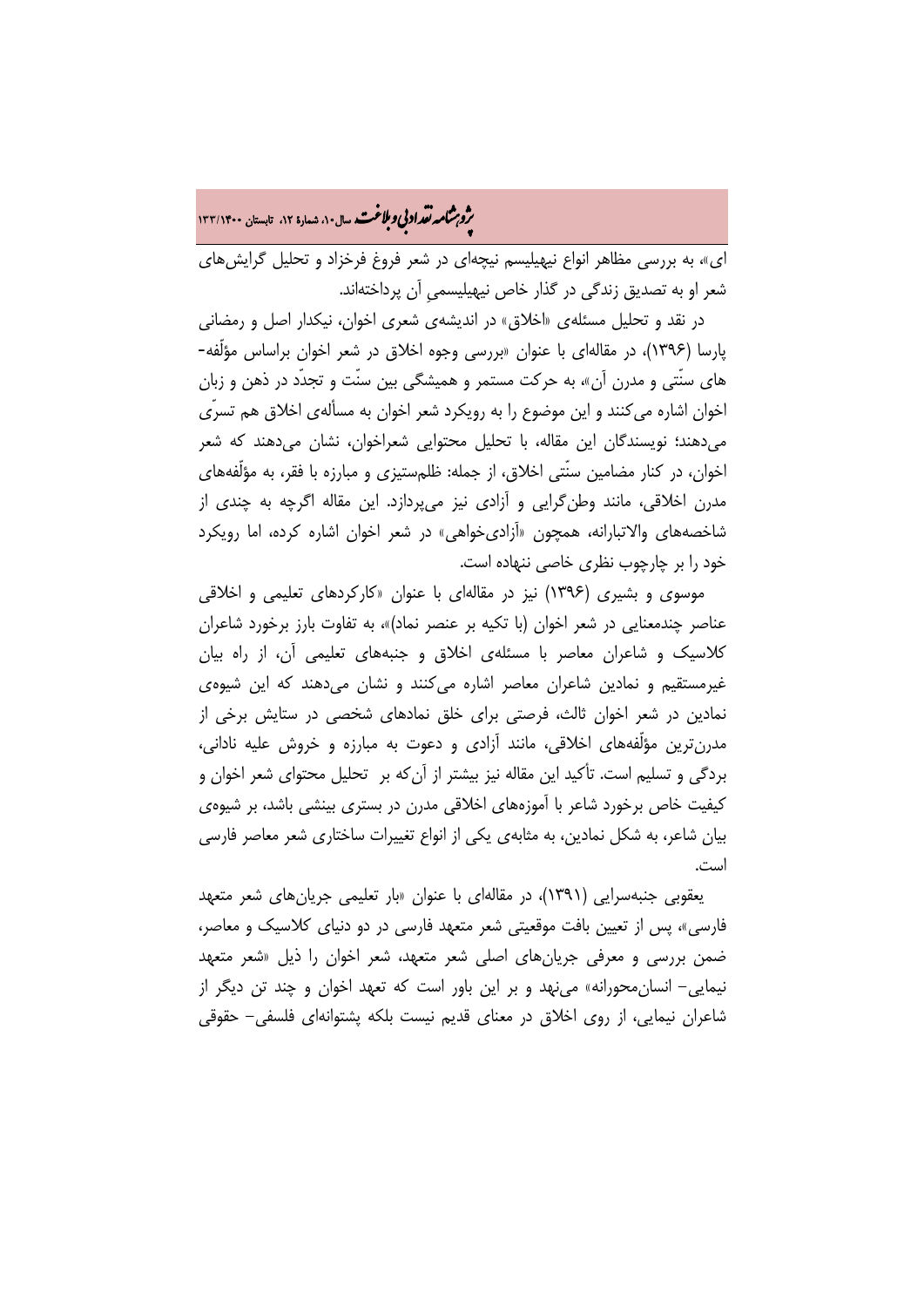دارد که حتی دموکراسی در آن نه صرفاً با معنایی سیاسی، که با معنای همهسویهی هستیشناسانه نگریسته میشود.

با این توضیح، به نظر میرسد تاکنون به نقد و تحلیل «اخلاق» در شعر اخوان در زمینهای فلسفی با «بینش تراژیک» پرداخته نشده است که این مقاله، با نقد نگرهی «اخلاق سروری» در اندیشهی شعری اخوان، در پی پرداختن به آن است.

## -3 مبانی نظری

### -1-3 بینش تراژیک

نیچه، برخلاف دیدگاه تعقّلمدار سقراطی یا نظرگاه متافیزیک مسیحایی- که معتقد به سلطهی نظام دوگانهانگار و تئوریک اخلاقیِ مبتنی بر «نیک»و «بد» است- قائل به دو نگرهی اخلاقیِ «اخلاق سروران» و «اخلاق بردگان» است که بر اساس آن، تنها کسانی با اخلاق سرورانه قادر خواهند بود تمامیت زندگی را با وجود درد و رنج و سختی و شکست بپذیرند و به جایِ اقبال به ارزشگذاریهای مطلقگرای دوآلیستیِ پیشین و یا تسلیم در برابر نیهیلیسم افلاطونی و کنشپذیرِ عصر، با «آفرینش ارزشهای نوینِ زمینی» و غیرمتافیزیک، از مرحلهی انقیاد و بندگی شترمآبانه و با «خواست و ارادهی قدرت» از نیهیلیسم غالب بر روزگار خود گذر کنند. این، همان «بینش تراژیک» نیچهای است که به مسئلهی «معنای زندگی» بهگونهای ذاتی و غیرعرضی پاسخ میدهد و امکان گذار از نیستانگاری معاصر را فراهم میآورد (نیچه، :1376 256؛ نیچه، :1393 -39 37).

### -2-3 نگرههای اخلاق

نیچه بنیاد واقعیت و حیات را بر «خواست قدرت» نهاده است. او هر آنچه را که تحلیل- برندهی قدرت باشد منحط و هر آنچه را که تأییدکنندهی زندگی و افزایندهی قدرت باشد والا میداند. از این رو نزد نیچه، قدرت، معیار حقیقت و سنجهی اخلاق است. اساسا،ً از نظر نیچه، ردپای خواست قدرت را در روابط انسانی باید در مقولهی «اخلاق» جستوجو کرد. او اخلاق را به دو دستهی متفاوت و متعارض تقسیم میکند: اخلاق گلهای یا اخلاق بردگان؛ اخلاق برتر یا اخلاق سروران:

با گشتوگذاری میان بسیاری اخلاقهای نازک و درشت که تاکنون بر روی زمین فرمان راندهاند و هنوز هم میرانند، [...] سرانجام دو نوع بنیادین از اخلاق بر من آشکار شد، و یک فرق بنیادی از آن میان برآمده است: آنچه هست اخلاق سروران است و اخلاق بردگان (نیچه، :1376 ۲۵۶).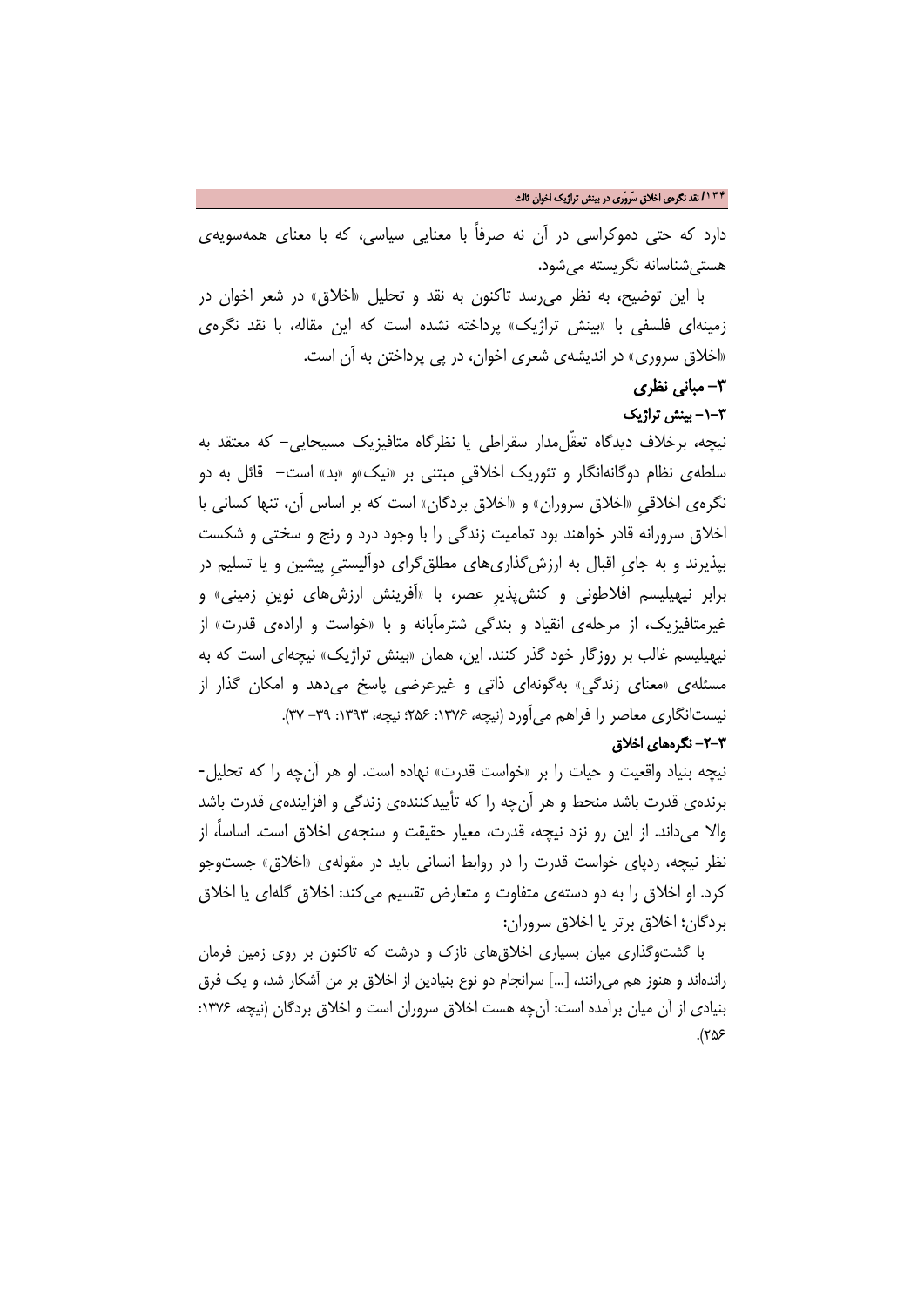# م**روبرشامه نقد اد بي و ملاغت.** سال۱۴۰ نسهاده ۱۲، تابستان ۱۳۵/۱۴۰۰<br>په

در واقع نیچه برای اخلاق خاستگاهی طبیعی قائل میشود که ریشه در قدرتطلبی انسان دارد. او با تقسیمبندی اخلاق به «اخلاق سروران» و «اخلاق بردگان»، انسانها را به دو دسته تقسیم میکند که هر کدام از این دو دسته، اخلاق خاص خود را دارند؛ سروران، رفتار و اخلاقی غرورآمیز و سَروَرمآبانه دارند. این گروه به توان و قوای خود اعتماد دارند و در صدد ارضای آرزوها و تمنّیات خود برمیآیند و از تسلیم و سرسپاری به دورند چراکه ارزشهای خود را از دل زندگانی و نیروی سرشار و آفرینندهی خویش میآفرینند. در حالی که بردگان، در پیِ امنیّت، رفع ترس و طرد رنجها و مصائب زندگی هستند، قدرت و ارزش خود را سرکوب میکنند و پیروزی را در خودشکنی و فرمانبَری مطلق میدانند(همان: 256). بنابراین میتوان گفت: نیچه اخلاق مورد نظر خود را بر اساس خواست قدرت که بنیاد فلسفهی اوست، طراحی میکند و به طور کلی معتقد است اگر نیکی و بدی وجود دارد، تنها منـسوب به خواست قدرت است و نیکی و بدی تنـها بر این بنیـاد سنـجیده میشوند و اساساً دو واژهی «نیک» و «بد»، بیشتر، واژههایی توصیفیاند تا تجویزی؛ «نیک چیست؟ آنچه حس قدرت را تشدید میکند، خواست قدرت و خود قدرت را در انسان. بد چیست؟ آنچه از ناتوانی میزاید» (همان: 28).

به عبارتی دیگر: نیچه جهان را به مثابهی نیرو و تصوّر اراده میبیند. از نظر وی، جهان خواست قدرت است و همهی ما خواست قدرتیم و خواست قدرت، همان جهان نیروهاست. این نیروها و خواست قدرت هم، خود، از دیدگاه نیچه، بر دو گونه است: نیرو: کنشی/ واکنشی؛ خواست: تأیید/ نفی. از گذار این دوگانه در نظرآوردن خواست و نیرو، دو گونه ارزشگذاری که نمایانگر دو روش فلسفی است، به دست میآید: «بردهی تأمّل انتزاعی، در مقابل ارباب شور و عمل عینی» (هارت:1392، 77).

## -3-3 دگردیسیهای جان

نیچه در کتاب چنین گفت زرتشت، از زبان زرتشت به ما میآموزاند که چگونه جان باید از مرحلهی انقیاد و بندگی شترگونهی خویش گذر کند و با خشونت وحشیانهی شیر به واژگونی ارزشها و شکستن لوحهای کهن بپردازد و آنگاه با پویش کودکانه و معصومیت و بیگناهیِ جانٍ کودکشدهی خود و با داشتن خواست قدرت، دست به آفرینش ارزشهای نو بزند (نیچه، ١٣٩٣: ٣٩- ٣٧). بنابراین مراتب یا مراحل دگردیسی جان در فلسفهی نیچه،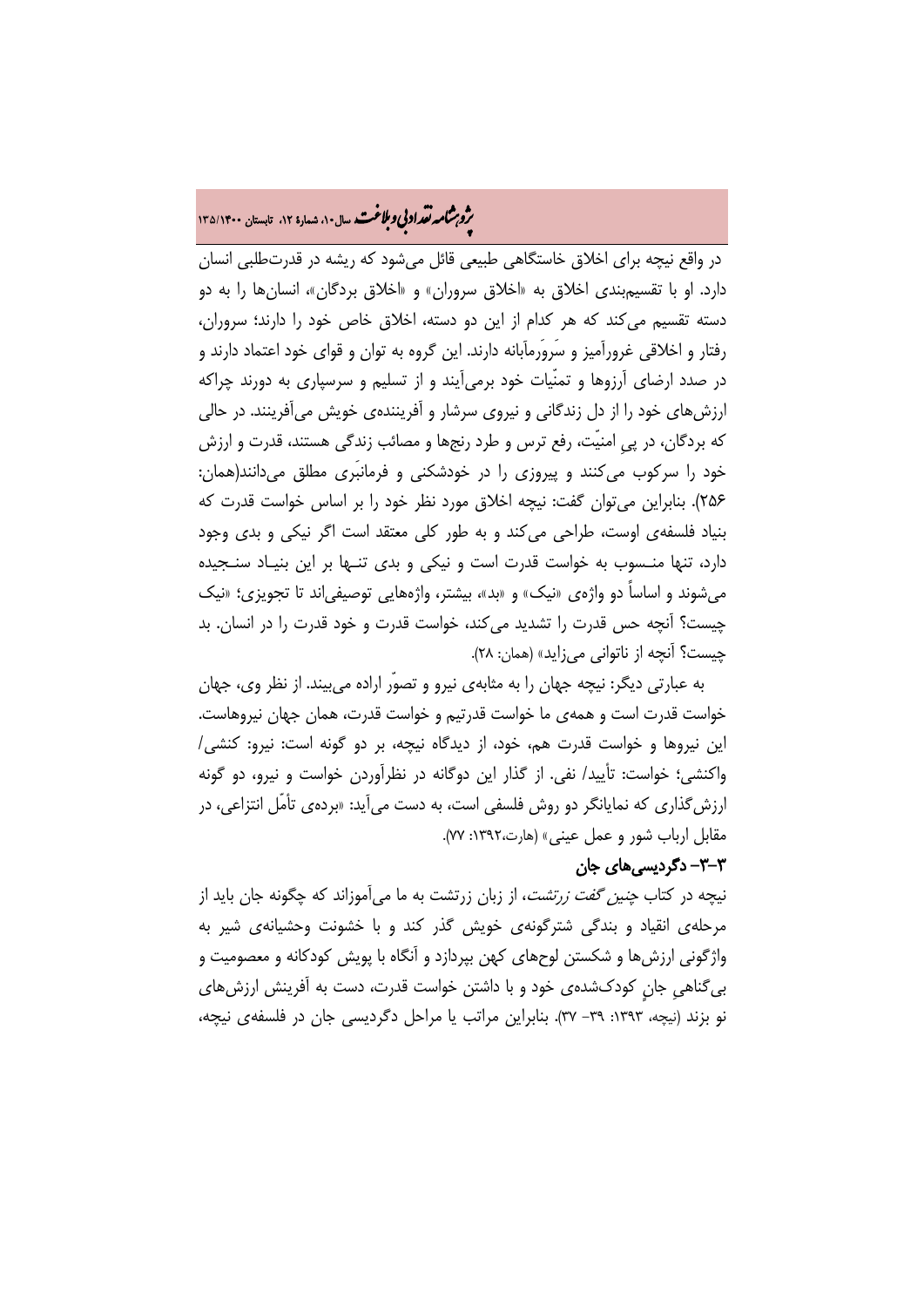به ترتیب: شتر، شیر و کودک است. بدینترتیب، با طی مراتب دگردیسی جان، انسان از اخلاق بردگان به اخلاق سروران نائل میآید.

-4 نگرهی اخلاق سَروَری در بینش تراژیک اخوان

اساساً واژهی تراژیک به جلوهی ویژهای از هستی و حیات منسوب میگردد که در آن، انسان با نیروها و عوامل غالب بر خود، که البته سرانجام او را نابود میکنند و یا دست کم ناتوانی و تباهی او را برایش آشکار میسازند، دلیرانه و سَروَرانه در جدال و کشمکش است (وینی، :1377 84). بنابراین داشتن اخلاق سرورانه با وجود تراژیکبودن زندگی، تناقضی است که تنها با یکی دیگر از مضامین فلسفی نیچه، یعنی: «عشق به سرنوشت» یا «مِهر سرنوشت» قابلحلّ است. مضمون «عشق به سرنوشت»، پذیرش کلي هر آن چیزی است که در زندگي انسان و جهان رخ مي،هد؛ پذيرش ديونيزوسي<sup>(۲)</sup> جهان، آن گونه که هست، بدون هیچگونه کموکاست و بدون استثناء و انتخاب. اساسا،ً آن که معنای «عشق به سرنوشت» را فهمیده است، با وجدِ دیونیزوسی و «ارادهی قدرت» تمام زندگی را با تمام جنبههای آن میپذیرد؛ به لذّتهای آن روی میکند و در همان حال، از خطرها و بلاهای آن نیز رویگردان نیست. به عبارت دیگر، چنین فردی، موجودی دیونیزوسی است که هرآنچه را- از امور هولناک و مخاطرهآمیز زندگی- که موجودات ضعیف از آن هراسان و گریزاناند و ظرفیت و توان جذب و هضم آن را ندارند، میپذیرد و به آن آری میگوید (پیروز، :1394 -96 94). اینها از دید نیچه، ویژگیهای رویکرد مثبت و دلیرانه یا «بینش تراژیک» به زندگی است. بدینترتیب دیالکتیکِ غلبهی تراژیک تقدیر بر هستی انسان و اخلاق سرورانهی او در برابر آن، با «عشق به سرنوشت» به سـنتز «اَبَرانـسان» نیچهای مے انجامد.

همچنانکه نیچه اخلاق قهرمانی و سروری را ناشی از ارادهی قدرت در مقابل تعارض اگزیستانسیال میداند، شعر اخوان هم، اغلب بیانگر ارادهی معـطوف به قدرت او در جلوهی تسلیمناپذیریِ سَروَرانهی آن است؛ بدین معنی که اخوان هرگز تسلیم رنج و شکست نمیشود؛ خواه این شکست، شکست از نبردی سیاسی باشد، خواه برآیند دیدگاه و اندیشهای فلسفی، اخوان تا پایان، بدون آنکه منفعلانه و کنشپذیر بیندیشد، رفتاری فعال و گنشگرانه با آن دارد. بنابراین میتوان گفت: اخوان با وجود جبرپذیری و سرنوشت- باوری<sup>(۳)</sup> و تجربهی پیوستهی رنج و شکست، اغلب با آغوشی باز، در بستری غیرمتافیزیک، به تمامیت زندگی، آری میگوید؛ اگرچه در اغلب اشعار اخوان، با حفظ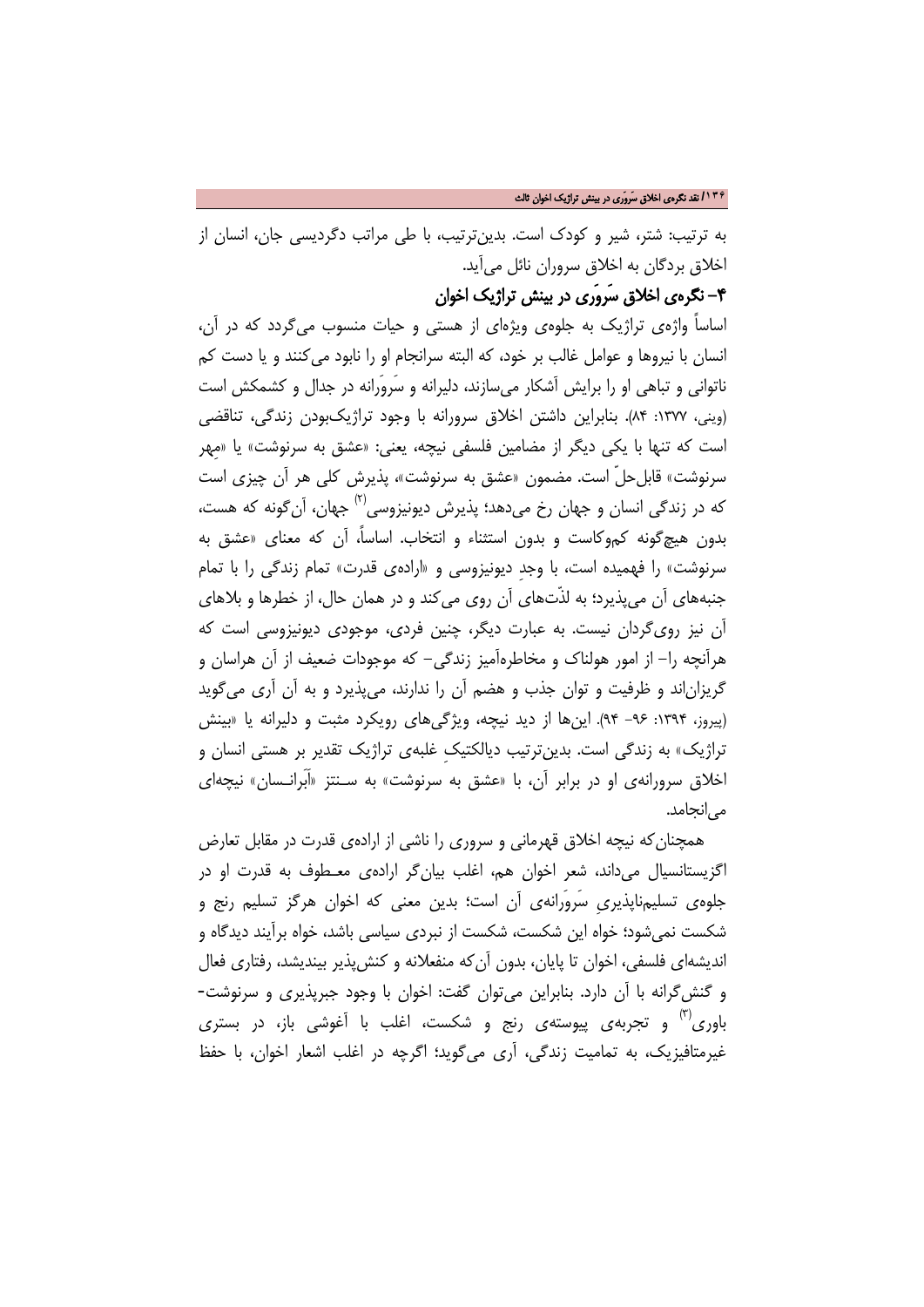# **.<br>بروبرشامه نقد ادبی و ملاغت م**سال۱۰، شماره ۱۲، تابستان ۱۳۷/۱۴۰۰<br>**ب**ه

ارزش حرکت، نوعی مفهوم بیهودگی یا بیغایتی نیز دیده میشود، اما او گاهی پس از خستگی از طرح پرسشهای بیپاسخ و گاهی میان شک و یقین از عبثبودگی، بدون هیچ بهانه و گرایشی، روشن و سرراست، به زندگی آری میگوید:

هر چه خواهی کن، تو خود دانی/ گر عبث، یا هر چه باشد چند و چون/، این است و جز این نیست/. مرگ گوید: هوم! چه بیهوده!/ زندگی میگوید: اما باز باید زیست/، باید زیست/، باید زیست!...» (اخوان، :1370 178).

گاهی نیز اخوان اگرچه شعرش را با واژگانی فسرده و عباراتی راکد آغاز میکند و بسیاری از خصوصیات یک فرد نیهیلیسم نیمهجان را- که «عمر بیحادثهی بیجر و جوش»ی را بیهیچ «اضطراب» و «تپش» و «خون دلی» سپری کرده است- بیان میکند، اما در پایان آرزوی پویایی و سیلان؛ سرکشی و مرزشکنی و سرازیر شدن در رود زندگی را با وجود سختیهای سنگآسای مسیر آن، به صراحت تمام فریاد میزند:

ای خوشا آمدن از سنگ برون/، سر خود را به سرِ سنگ زدن/. گر بود دشت، گذشتن هموار/، ور بُوَد درّه سرازیر شدن/. ای خوشا زیر و زبرها دیدن/، راه پر بیم و بلا پیمودن/. روز و شب رفتن و رفتن شب و روز/، جلوهگاهِ ابدیّت بودن (اخوان، :1378 44).

به این ترتیب، «عمر ساکت و آرام و خموش و بیخروشِ» خود را از روح زنده و زندگیبخش دیونیزوسی لبریز میسازد و اینگونه به خصلت «ابرمرد» نیچهای نزدیک می- شود.

در اندیشهی فلسفی نیچه هم، این، بنیادیترین ویژگیِ اخلاق سرورانه است چراکه از نگاه نیچه نیز، این زندگی است که مشخص میکند اخلاق چگونه شکل گیرد و فرد با اخلاق سرورانه، بهدلیل یکیشدن با زندگی و تأیید آن، عامل تعیینکنندهی ارزش و ارزشآفرین خواهد بود. در حقیقت، همهی اخلاقیات سروران از چگونگی تأیید زندگی و خواست قدرت سرچشمه میگیرد و از نظر نیچه، فردی که «فراسوی نیک و بد» است، «فردی با افق آزاد» (343 1976: ,Nietzsche (است که باور دارد زندگی با تمامیت آن، خوب و بد، باید زیسته شود اگرچه «روی یک شیب رو به بالا» (24 1964: ,Gellner(. پس بهلحاظ اخلاقی برای سروران، پذیرفتنی نیست که «در برابر حرکت تاریخ طبیعت یا هر چیز دیگری عاجزانه زانو بزنند» (36 :Gellner, 1964).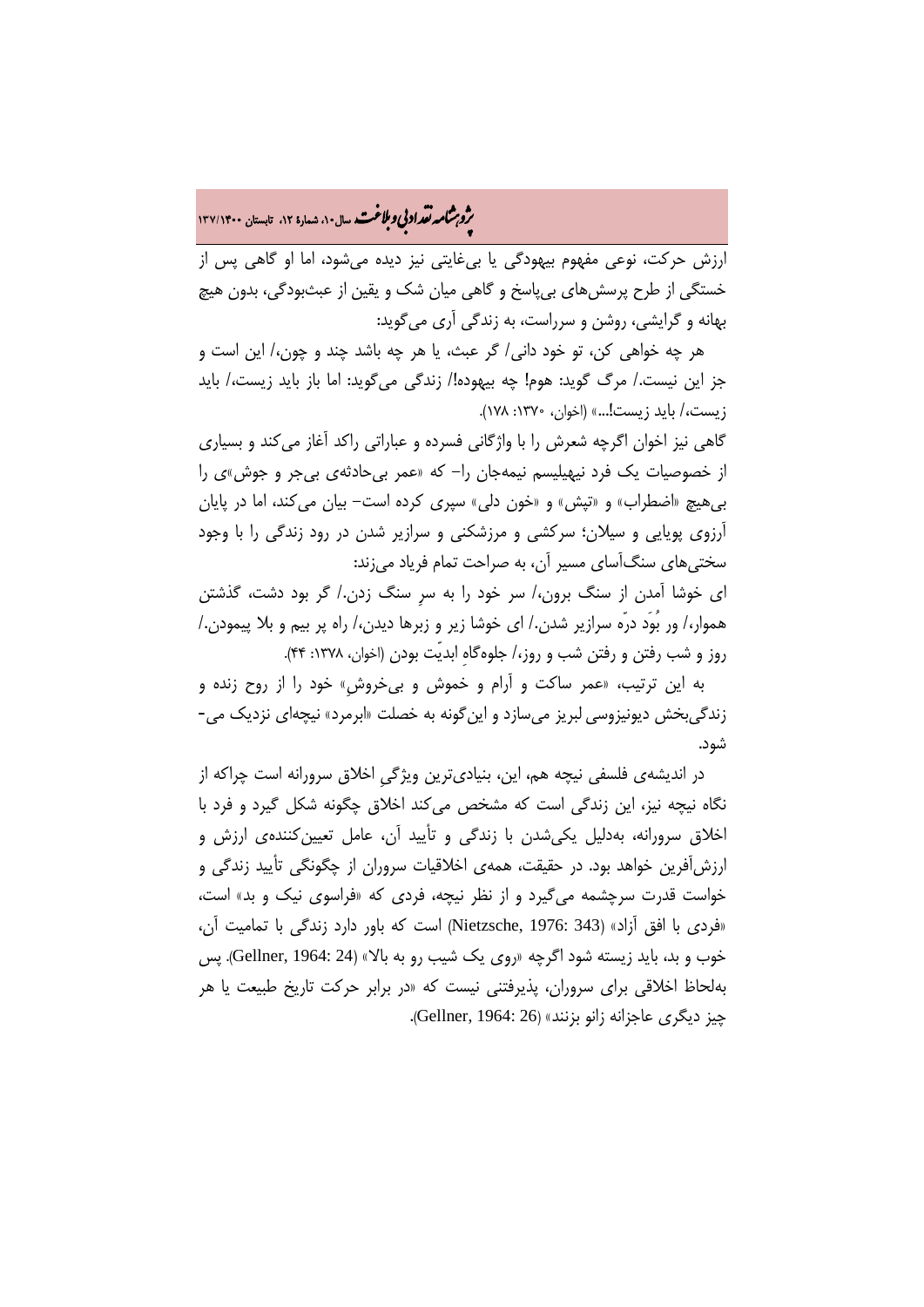#### **/۱۳۸** نقد نگرهی اخلاق سَروَری در بینش تراژیک اخوان ثالث

با واکاوی شعر اخوان، میتوان دریافت که اغلب ویژگیهایی که نگرههای اخلاق نیچهای را در بینش تراژیک وی بازتاب میدهند، در اندیشهی شعری اخوان نیز دیده میشود؛ این جلوهها یا تظاهرات گاهی به منظور ارائهی تطبیقی درست و متناسب، نیاز به واکاوی دقیق و تحلیلهای نکتهسنجانه دارند و گاهی امکان این تطبیق، از همسانی نمادها و نشانههای واژگانی و معنایی در اندیشهی اخوان و نیچه فراهم میآید؛ بدینمعنی که نشانههای موجود در برخی از سرودههای اخوان آنچنان به نمادها یا اصطلاحات نمادین نیچه نزدیکاند که به نظر ما خود، نوعی استدلال قطعی است که با توجه به آشنایی اخوان با فلسفهی نیچه، دشوار بتوان از آن گذشت و نادیدهاش گرفت.

بهطور کلی، در شعر اخوان، ارادهی اخلاق سرورانه در بینشی تراژیک در گرایشهای نبردگی و نژادگی، تقدّسزدایی، نخبهگرایی، آفرینندگی و نوگرایی و توجیه زیباییشناسانه- ی زندگی، بازتاب مییابد و در پایان، با اینچنین بینشی است که اخوان، اصلِ فردیت مییابد زیرا وی پس از گذشتن از برداشتهای نژادی، به قلمرو هویّت واقعی و هستیِ جمعی انسان میرسد و با مؤلّفههای گریزناپذیر و حرکتبخش زندگی، جدا از برداشتهای نژادی روبهرو میشود و آنگاه شاعرتر میشود(براهنی، ۱۳۸۷: ۲۲۴).



نمودار ١- جلوههای اخلاق سروری در بینش تراژیک اخوان ثالث

## -1-4 آزادگی در نبردگی و نژادگی

زمانیکه به فضایل و ارزشداوریهای سرورانه نیک نگریسته شود، آنچه از محتوای فضیلتها سر برمیآورد، این است که فضایل، کاربرد معیّن و دقیق ندارند؛ بلکه بیشتر مزایایی را در بر میگیرد که بر جنبههای نظامی، قهرمانی و در کل بر شادزیستن دلالت دارند؛ مصداق تأییدی آن فضایل و ارزشها همتراز و حتی همسو با واژهی areta (مزیّت) در یونان باستان و virtus) فضیلت) در زبان لاتین است. «virtus در زبان لاتین به معنای فعالیتهایی است که نیازمند قدرت جسمانی مردانه است» (خزاعی، :1389 60).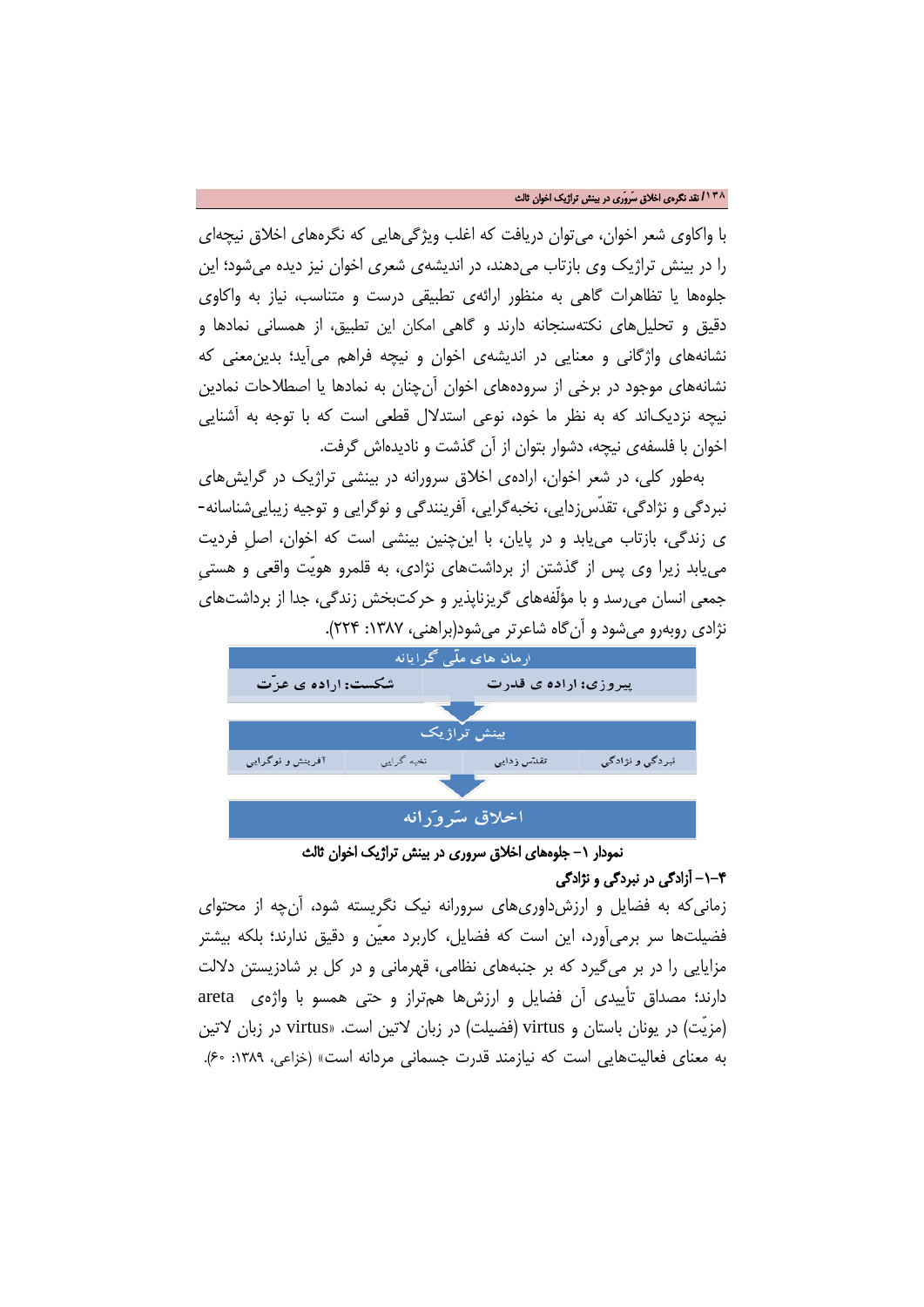**.<br>بروبرشامه نقد ادبی و ملاغت.** سال۱۰، شماره ۱۲، تابستان ۱۳۹/۱۴۰۰

واژهی areta هم، همریشه با «آگاثوس» است که خود، به معنای خوب و والانژاد، بزرگوار، دلیر و توانا است (نیچه، 1388الف: -33 32).

در شعر اخوان هم، جلوههای اخلاق سروری، نتیجهی مستقیم و آشکار احساس و اندیشهی ملّیگرایی شورمند اوست که در آغازِ امیدوارانهی کنشهای سیاسی، در خواست و ارادهی پیروزی ظاهر میشود و پس از مواجهه با شکست، گاهی به صورت خشم و خروش نسبت به سکون و سکوت و حتّی گریز ذلّتبار همراهان و رهبران پیشین نهضت ملی- که نمونهی بارز «اخلاق بردگی» است- و گاهی در اظهار و اذعان به نژادگی، عزّت و شرفمندی خویش به مثابهی اخلاق سروران، در برابر آنان، محقّق میشود.

بدیهی است از میان وقایع عهد اخوان، وضعیت اجتماعی دههی چهل و بهویژه، ایران پس از کودتای ۱۳۳۲، در شعر او بازتاب ویژهای دارد؛ از جملهی مشخّصترین این سرودهها، که بهروشنی، بیانگر تقابل دو دستگیِ سروری و بردگی است، سرودهی «نادر یا اسکند؟» است که انعکاس وضعیت جامعهی پس از کودتاست. این شعر، از طرفی، بازتاب یأس شاعر از اوضاع پس از کودتا و از طرف دیگر، بیان خشم و اعتراض او نسبت به افرادی است که، بهزعم وی، با فرومایگی به ترس و تسلیم و خواری و خفّت تندادند. بنابراین بازتاب دوگانهی اخلاق تراژیک در این سرودهی اخوان، در گام نخست، آنجاست که شاعر با بیانی استعاری و اشارهای طنزآمیز، رهبران پیشترِ جنبش ملّی را فرومایگانی با اخلاق بردگی میداند:

مشتهای آسمانکوب قوی/ وا شدهست و گونهگون رسوا شدهست/ یا نهان سیلیزنان یا آشکار/ کاسهی پست گداییها شدهست (اخوان، :1390 22).

اخوان آنها را فراری (گوید آخر...پیرهاتان نیز...هم...)، مسئولیتناپذیر و بیتفاوت (آنکه در خونش طلا بود و شرف/ شانهای بالا تکاند و جام زد)، ایمن و آسوده(چتر پولادین ناپیدا بهدست) و ترسو (رو به ساحلهای دیگر گام زد) میخوانَد (جباری، :1397 31). در واقع، هرآنچه اخوان از آنها توصیف میکند، یادآور یکی از ویژگیهای اخلاق بردگان و میان- مایگان در اندیشهی فلسفی نیچه است. اخوان همین مضمون را در جایی از شعر میراث هم تکرار کرده است: نزد آن قومی که ذرّات شرف در خانهی خونشان/ کرده جا را بهر هر چیز دگر، حتّی برای

آدمیّت تنگ! (اخوان، :1390 33).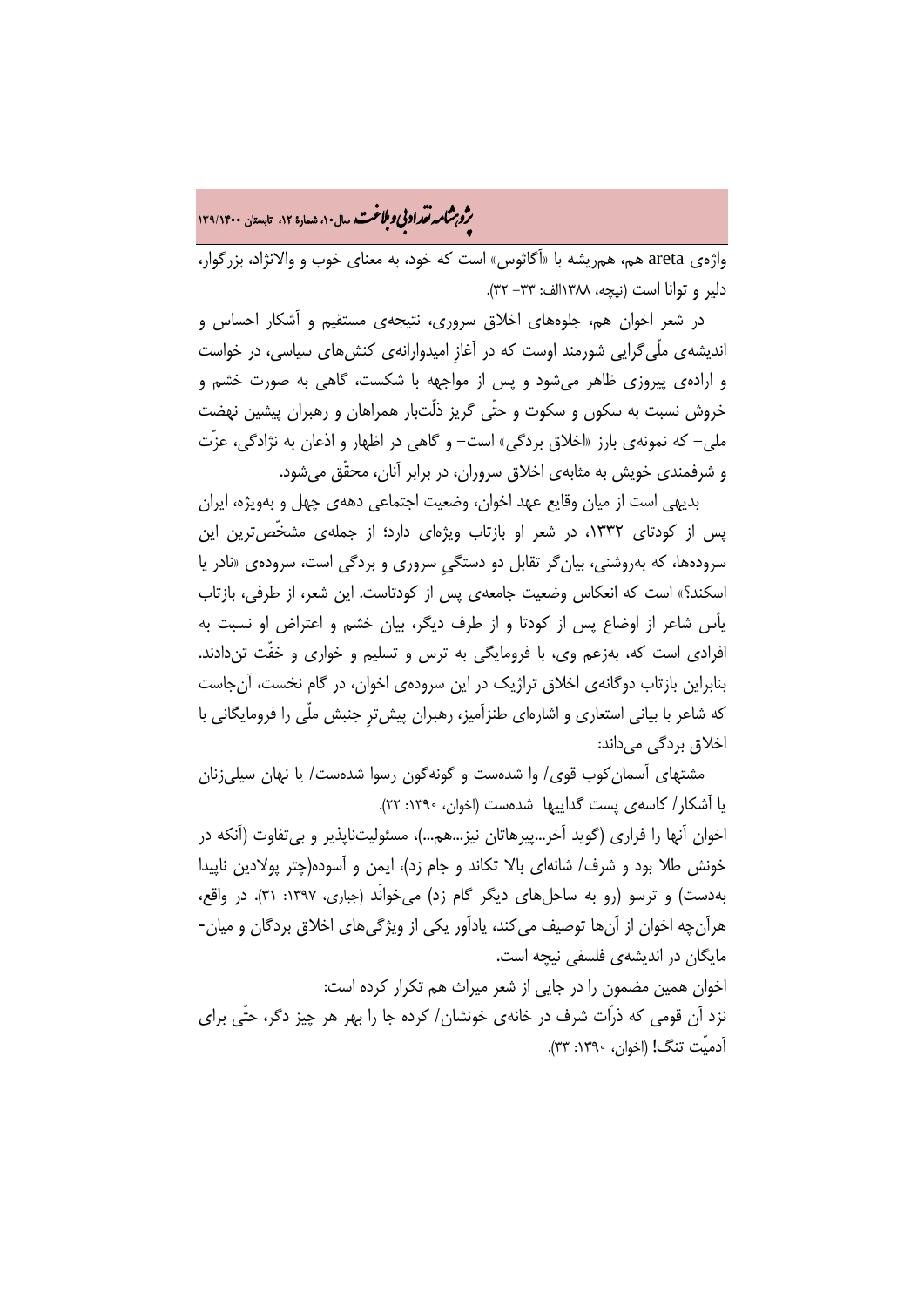آنگاه در گام دوم، با بیان و تصویرگری پاسخ منفی که در جواب درخواست مادر- مبنی بر تلاش برای رهایی و تسلیم- میدهد، آزادگی و مردانگیِ سرورانهی خود را این- گونه نشان می دهد:

باز میبینم که پشت میلهها/ مادرم استاده با چشمان تر/.../ گویدم بنویس و راحت شو به رمز/ تو عجب دیوانه و خودکامهای/ من سری بالا زنم چون ماکیان/ از پس نوشیدن هر جرعه آب/ مادرم جنباند از افسوس سر/ هر چه از آن گوید، این بیند جواب ( اخوان،  $.$ (73):  $77$ .

اخوان، در عوض، در برابر آنها، نژادهبودن و اخلاق سرورانهی خود را در این سروده، این گونه بیان می کند:

در شگفت از این غبار بیسوار/ خشمگین، ما، ناشریفان ماندهایم/ آبها از آسیاافتاده، لیک/ باز ما با موج و توفان ماندهایم (همان: -25 24).

در بند بالا، اخوان، خود را، که حتی پس از آرامشدن اوضاع دست از بروز خشم و خروش برنداشته است، «خشمگین» و با اشارهای طنزگونه و بیانی تهکّمآمیز، «ناشریف» میخواند، که البته منظور از آن، شریف و نژاده است زیرا وی با این شیوهی بیانی، در واقع میخواهد به شرافت و بلندپایگی خود در مقابل پستی و فرومایگی همرزمان پیشین خود- که به جای مقاومت و تداوم بر نبردگی، اکنون گرفتار ترس و تسلیم گشتهاند- اشاره کند و بدین ترتیب عافیت طلبانی را که پس از شکست نهضت ملی به دشمن و البته به دستهی «اخلاق بردگی» پیوستند، رسوا کند زیرا بردگان، در پیِ امنیّت، رفع ترس و طرد رنجها و مصائب زندگی هستند، قدرت و ارزش خود را سرکوب میکنند و پیروزی را در خودشکنی و فرمانبَری مطلق می دانند(نیچه، ۱۳۹۰: ۲۵۶).

در پایان، گویی دیگر برای او تفاوتی ندارد که ابرمردی که شاید فردا پیدا شود و روح حیات بر کالبد مردهی این شهر بدمد، نادر خجستهی ایرانی است یا اسکندر گجستگ یونانی؛ آنچه مهم است تنها این است که آن فرد، ابرمرد و برخوردار از اخلاق سروران باشد تا این شهر بیتپش و ساکن را به خشم و خروش و فغان آورد.

باز میگویند: فردای دگر/ صبر کن تا دیگری پیدا شود/ نادری پیدا نخواهد شد، امید!/ کاشکی اسکندری پیدا شود (اخوان:1390، 25).

یکی دیگر از سرودههای اخوان که وی در آن، فارغ از اشارات مستقیم ملیگرایانه، در جایگاه راوی، نگرش اخلاقی خود را نسبت به اخلاق بردگی و اخلاق سروری و آزادگی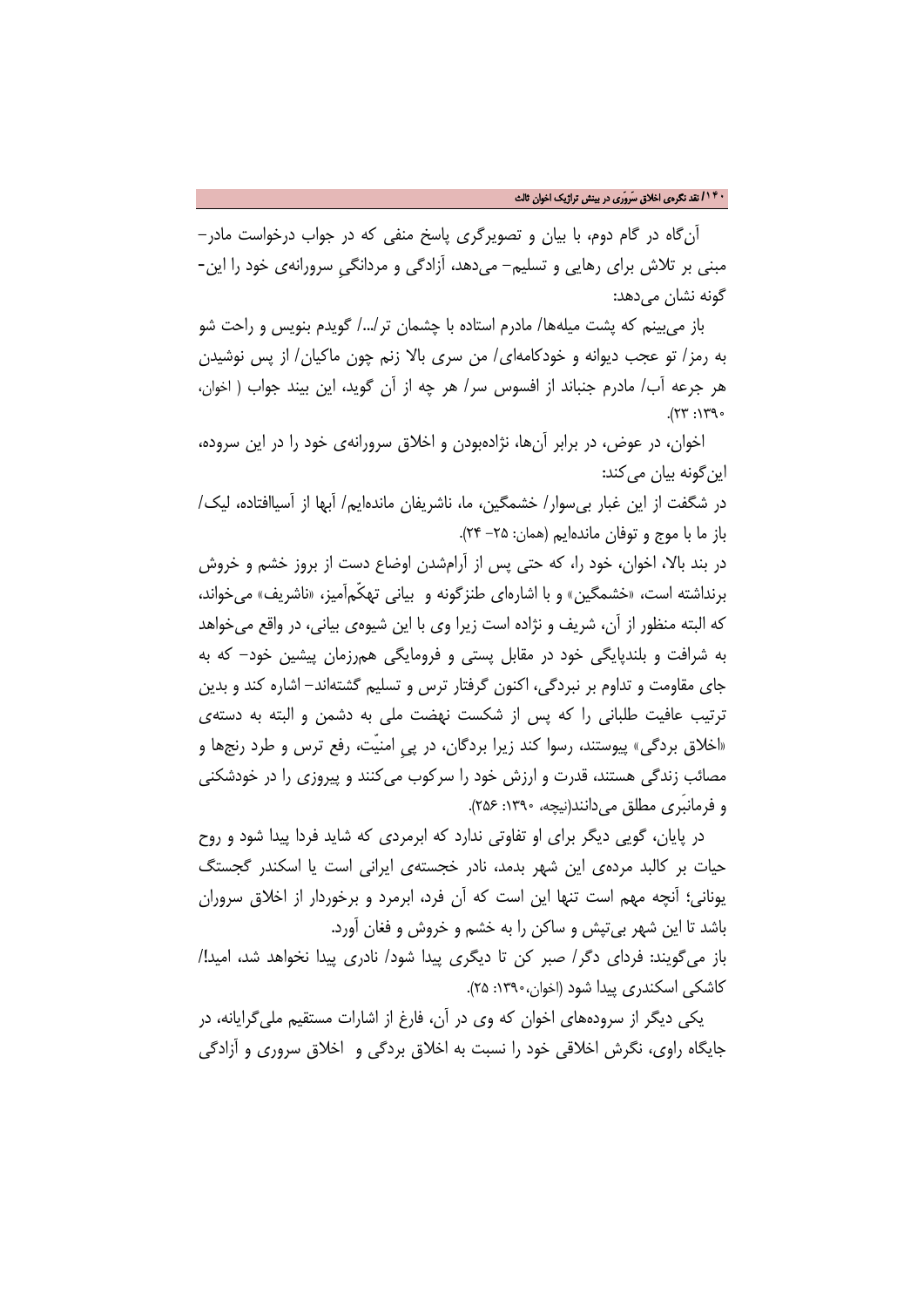# .<br>**بروبرشامه تقداد بی و بلاغت.** سال۱۰، شماره ۱۲، تابستان ۱۴۱/۱۴۰۰<br>پ

در نوعی دو دستگی، به مخاطب القا میکند، شعر «سگها و گرگها» است؛ در این شعر، اخوان، به دو دسته از آدمها اشاره میکند که خودِ عنوان شعر، استعارهای از آنهاست. حالتی که اخوان از زبان خود آنها برایشان توصیف میکند، به ویژگیهایی که نیچه برای دو دسته یا تبار متفاوت انسانها یعنی «بردگان» و «سروران» میشمرد، بسیار نزدیک است؛ در این شعر، شاعر ابتدا فضای حاکم را، فضایی سرد و توفانی، تاریک و پُروحشت و بیرحم و فسرده توصیف میکند و آنگاه از زبان سگها و سپس از زبان گرگها، حال آنها را توصیف میکند: سگها با وجود این فضای سرد و خشمناک، خود را که با راحتطلبی تمام از رنج مقاومت، مخالفت و طغیان رهانده و به «تهماندههای سفره»ی «ارباب» و «استخوانی» خرسند شدهاند و بار «دردناکِ» «شلاق» بندگی او را «تحمّل» میکنند، نیکبخت و بیباک مینامند (اخوان، :1378 30). اما گرگها در این فضای «رعبانگیز و وحشی» که «سرمای پُرسوز» و تاریکی شب آن را محکوم به «بلای نیستی» کرده است، از سویی خود را کاملاً بیپناه و ناآرام و پُرتشویش میبینند:

زمین و آسمان با ما به کین است/ شب و کولاک رعبانگیز و وحشی/ شب و صحرای وحشتناک و سرما/ بلای نیستی، سرمای پرسوز/ حکومت میکند بر دشت و بر ما(همان: (۳۲

و از سوی دیگر از آگاهی خود از وجود دشمنانشان خبر میدهند: برون: سرما، درون: این آتش جوع/.../ و.. اینک ... سومین دشمن .../... سلاح آتشین... بیرحم... بیرحم (اخوان، :1378 32).

این دشمنان در واقع راه تحرّک و طغیان و پویایی را بر آنها میگشایند تا چونان سروران، «آزاده و آزاد» بر برف سختیها و سرمای رنجها، همچنان و همیشه چون باد، دوان، و در رود زندگی آزاد و رها باشند:

درین سرما، گرسنه، زخمخورده/ دویم آسیمهسر بر برف، چون باد/. ولیکن عزّت آزادگی را/ نگهبانیم، آزادیم، آزاد (همان32:).

### -2-4 تقدّسزدایی

در نگاهی کلی، میتوان گفت: تجربهی شکست در شعر اخوان ، فضای کلی غالب بر شعر او را به فضایی انتقادی و عصیانآمیز و اغلب پُرتردید بدل کرده است که تنها مقدمه یا شیوهای برای پرورش و گسترش اندیشههای معاصر انسانمدارانه و آزادیخواهانه و در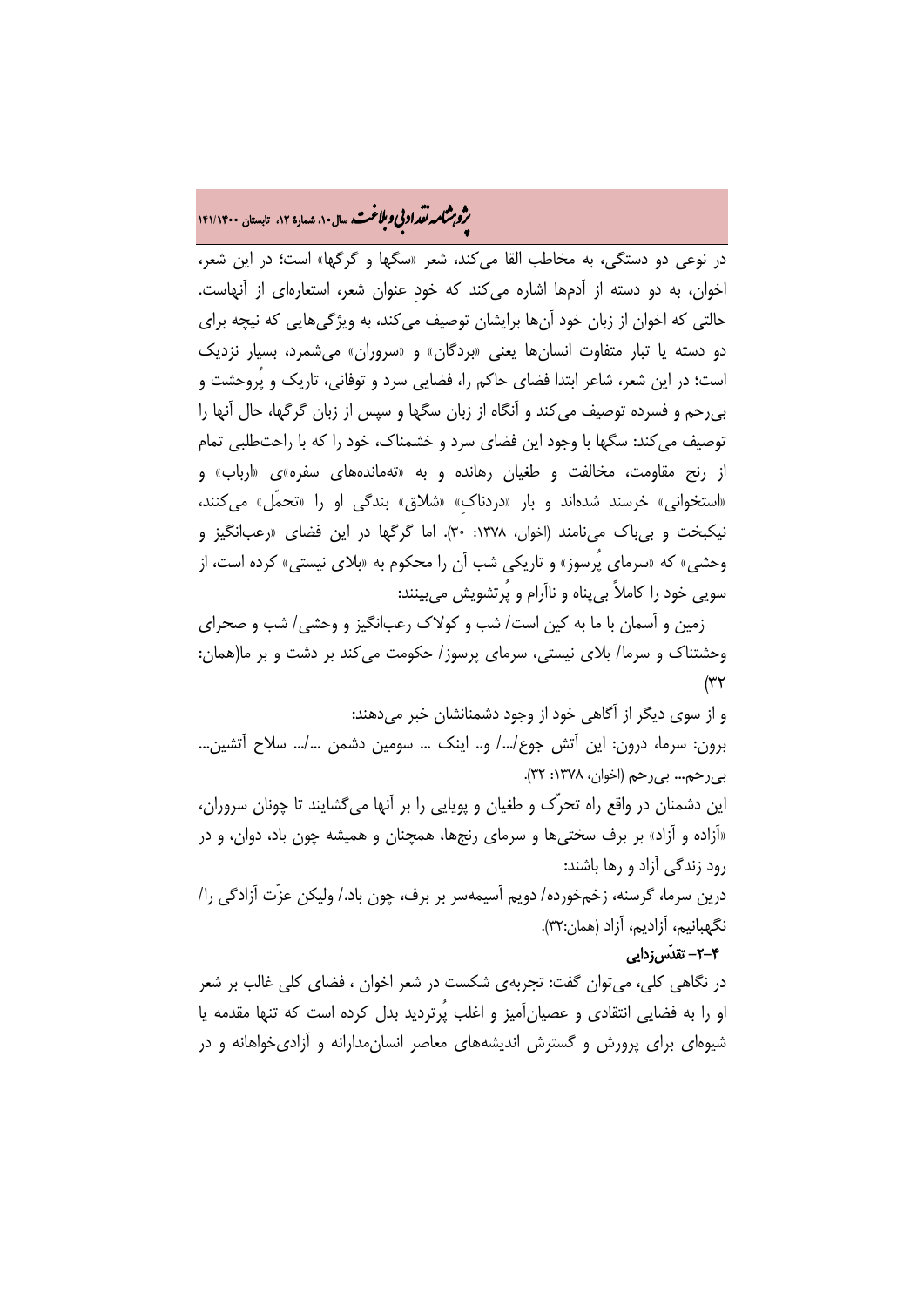نتیجه، پیوستن به ایدهی «اخلاق سروری» است و نه انکاری کفرآمیز. بنابراین میتوان گفت: اخوان نه در پیِ انکار بلکه به دنبال یافتن پاسخ پرسشهای هستیشناختی خویش است (رک: حیدری، :1392 13-81). با همین هدف، نیچه و اخوان، هر دو در بخشی از آثار خود در راستای ویرانکردن ارزشهای متافیزیک کهن و خَلق ارزشهای نوین، برای رسیدن به اخلاق سرورانهی ابرانسان، گاهی بهصورتی روشن به تقدّسزداییهایی خاص دست یازیدهاند که از قضا همسانیهای آشکاری با هم دارند که در ادامه، به دو نمونه از آنها اشاره میکنیم.

## -1-2-4 ضرورت گناه در ضرورت سرنوشت

یکی از مسائلی که هم در شعر اخوان و هم در اندیشهی نیچه، به نوعی، در تعارض با مقدّسمآبیهای معمول و خوانشهای تئوریک، مطرح شده است، جایگزینيِ مفهوم ضرورتِ سرنوشت بهجاي «گناه» است که خوانشی تراژیک از مسئلهی «گناه» و یکی از بنیادیترین شیوههای رهیافت «تصدیق تمامیت زندگی» است چراکه در خوانش تراژیک، «گناه» به مثابهی بخشی اجتنابناپذیر از این تمامیت معرّفی میگردد؛ از اینرو نیچه در این باره، بر این باور است که ما نميتوانیم خیر و شر را انتخاب کنیم زیرا براي انجام آن آزاد نیستیم؛ همچنین ما نميتوانیم وجود انسان را مجرم بدانیم، زیرا او در انجام کاري که ميکند آزاد نیست (نیچه، :1380 246) و پیششرط و لازمهی وقوع خطای نادانسته تعارض و تضاد اگزیستانسیال میان دو قلمروی آسمان و زمین، خدا (خدایان) و انسان، و کرانمندی و محدودیت آدمی در برابر خواست بیکران و نامحدود او و در یک کلام: نقش بیچون و چرای سرنوشت و تقدیر <sup>۱</sup> است(فتحی، ۱۳۹۸: ۳۸). در این باره، اخوان نیز در سرودهی «زندگی را مردم پیشین خورد و پوش و لذّت آغوش می دیدند...»، به این موضوع اشاره میکند و آنچه را «عُرف و سنّت و آیین»، «جُرم» و «جنایت» و «لغزش» میخوانَد، ضرورت تقدیر می داند:

این جنایت، یا که می خواهی بگو: این جُرم/ این بدآیندِ کنون را گر بجویی نیک/، بیگمان بینی و دریابی/، مغلطهی گُنگی، دگرگون چهرهای پیداست/، از همان حاجات/. بیگمان بینی همان جبر ضرورتهاست؛/ که بدینسان پیشِ غافل چشمِ ظاهربین/، چشم قانون، چشمِ عرف و سنّت و آیین/، ناپسندی، لغزشی گمراه و شیطانی است (اخوان، :1370  $.$ (1) $^{\circ}$ 

 $\overline{\phantom{a}}$ 

<span id="page-15-0"></span>[1](#page-15-0). moira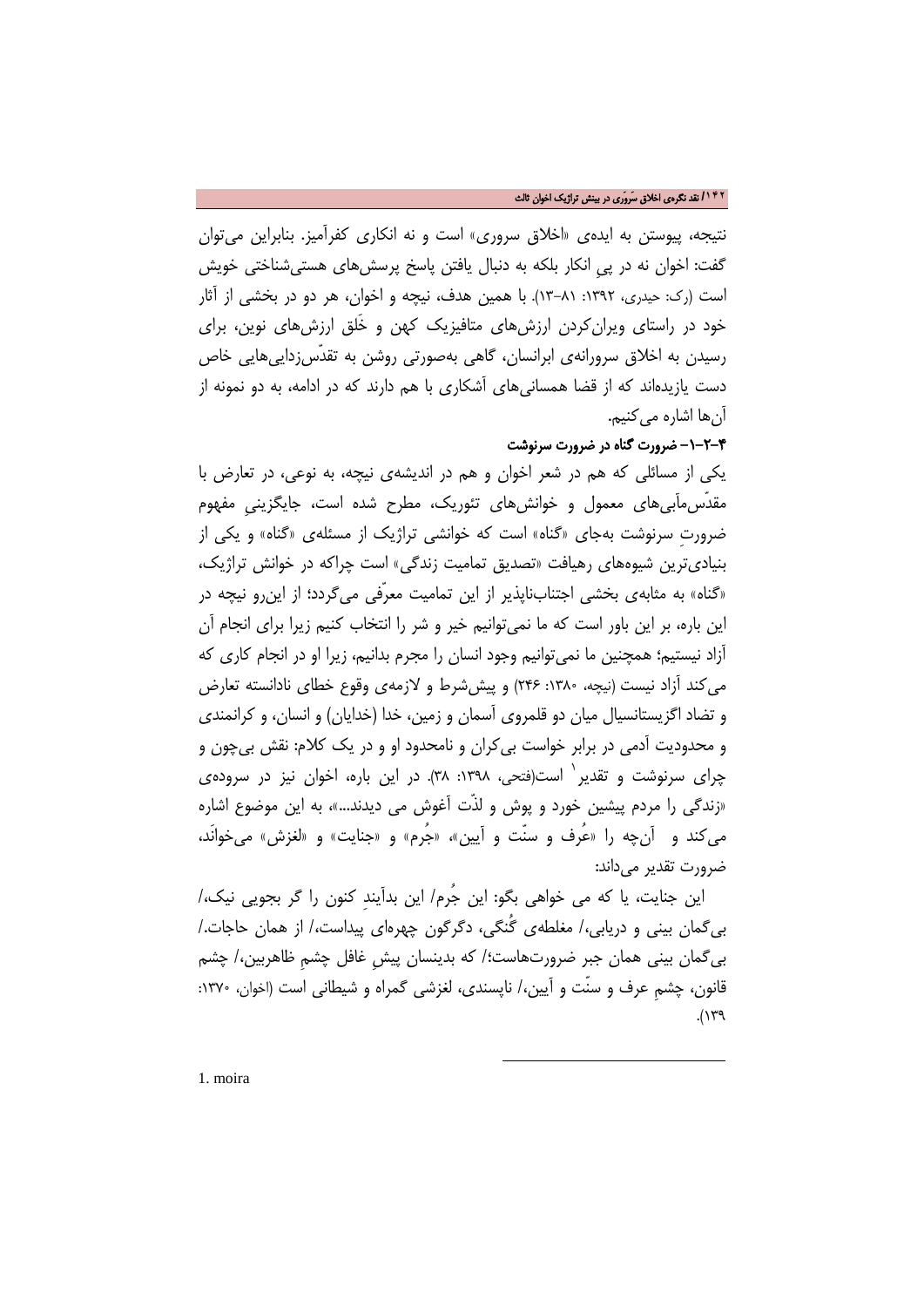# **.<br>بروبرشامه نقد ادبی و ملاغت مسال۱۰، شماره ۱۲، تابستان ۱۴۳/۱۴۰۰**

بهعلاوه، بینش تراژیک اخوان در این سروده، تنها در اشاره به مضمون گناه، خلاصه نمی- شود؛ اخوان در کل بندهای پیشین آن، ضمن تأیید سخنان «مردم پیشین»، به بیان ستایشآمیز اصالت آنان بهخاطر پاسداشت امیال و نیازهای غریزی و اذعان به اهمیت زندگیِ زمینی و جنبههای غریزی وجود انسان، اغتنام فرصت و ... میپردازد:

/... آری آری میتوان بسیار از اینسان گفت/ من یقین دارم که بیشک راست میگفتند، مردم پیشین؛/ از همانهایی که دل میجست، تن میخواست میگفتند (اخوان، ۱۳۷۰:  $.$ (1 $7$ Y)

در عوض، او هم، همچون نیچه، عهد و زمانهی خود را، بیرمق و گرفتار یأس و پوچی می بیند:

لیکن اینجا زندگی محدود و بیرنگ است/ همگنان را راهها بر آرزو بسته/ دستها از خواستها کوتاه/ عرصهها تنگ است(همان137:).

اخوان در پایان هم، «حقیقت» را «لاغرکمیشی» میخواند که «قربانی» شده و دیگر نمیتوان به آن بازگشت چراکه او هم هماوا با بیانیهی «مرگ خدا»ی نیچهای، خبر از «قربانیشدن حقیقت» میدهد:

و حقیقت، لاغرکمیشی که قربانیست (همان: 140). و بدینگونه، اخوان جنبهای دیگر از رویکرد تراژیک خود را به مخاطب نشان میدهد. -2-2-4 «مرگ خدا»ی نیچهای در «پهندشت بیخداوندی» اخوان

یکی از کلیدیترین ایدههای فلسفی نیچه در خَلق اخلاق سروری در بینش تراژیک، قطعهی «مرگ خدا» است که در فهم تفکّر فلسفی او نیز نقش بسزایی دارد. در واقع، از دلِ ایدهی «مرگ خدا» است که نیچه دیگر ایدههای نوین خویش همچون: «ابرمرد» و «ارادهی معطوف به قدرت» را برمیسازد و ارزشگذاریِ دوبارهی ارزشها را پیشمیکشد و معنای زندگی را در راستای اهتمام به زندگی زمینی طراحی میکند و بر این باور است که هستی به خودی خود، فاقد معنا، هدف و ارزش بیرونی است و این ما انسانها هستیم که معطوف به زندگی زمینی خود آنرا معنادار میکنیم (نیچه، :1380 -194 192). در حقیقت، نیچه از واقعهی زوال و تباهی باور به جهان دیگر و عالم برین، به «مرگ خدا» یاد میکند؛ مرگ خدا، مرگ ارزشهای دروغین حقیقتنماست؛ ارزشهایی که با نام حقیقت برتر، به نفی واقعیت زندگی میپردازد.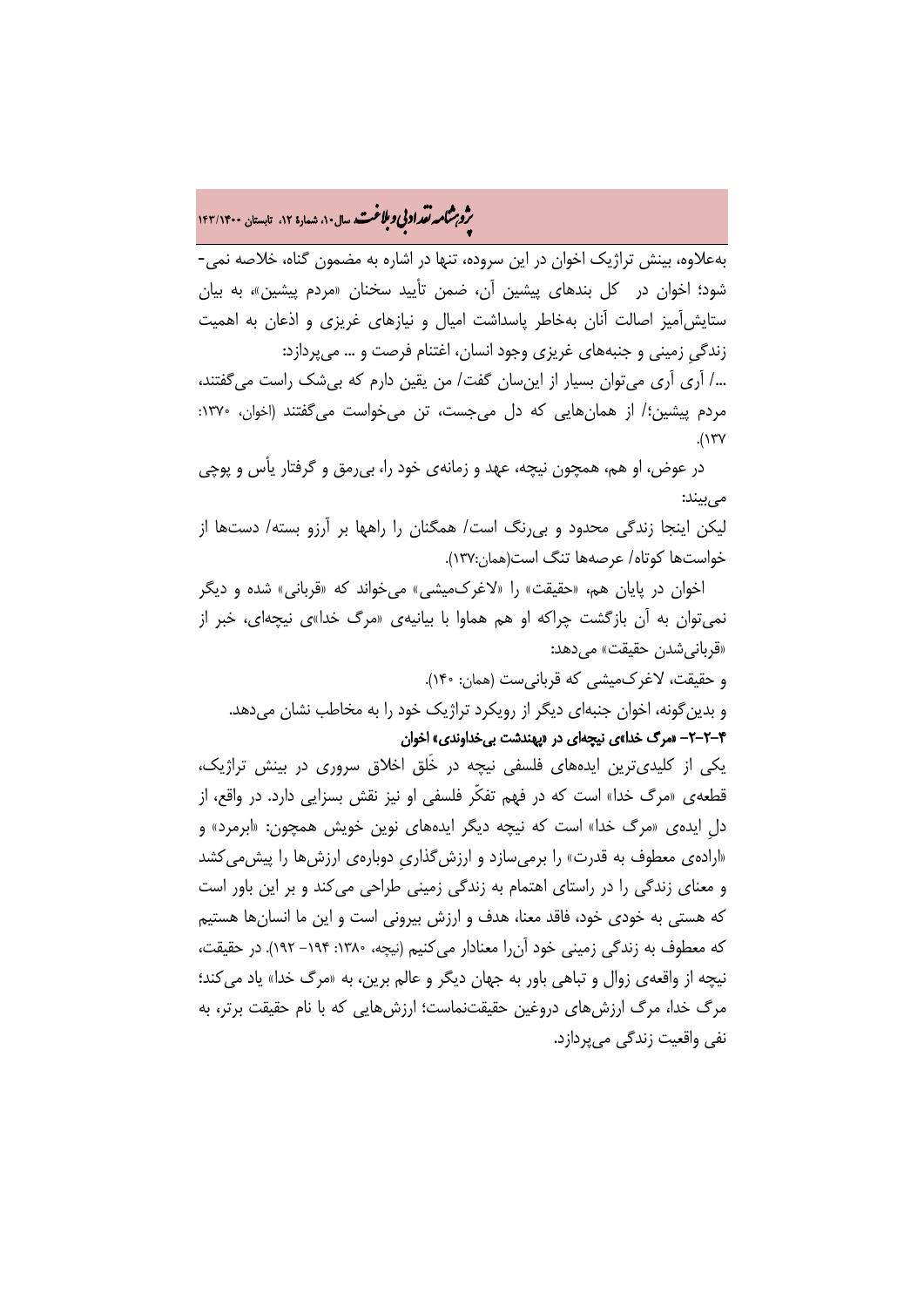از میان اشعار اخوان، یکی از شعرهایی که نشانههای دیدگاه غیرمتافیزیک او بهخوبی در آن قابل دریافت است، شعر معروف «چاووشی» است. در این شعر، اخوان، به گونهای آشکار و پنهان، مسیر حرکت و سفر زندگی خود را راهی غیرمتافیزیک معرّفی میکند؛ در این شعر، شاعر یکسره از محیط و جای کنونی خود مینالد و تصمیم بر آغاز پیمایش راهی دیگر دارد و به هرآنکس که مانند او از اینجا و اکنونِ خود ناخرسند و نالان است، سه راه متفاوت از هم را نشان می دهد:

نخستین: راه نوش و راحت و شادی/ ... / دو دیگر راه: نیمش ننگ، نیمش نام/ ... / سه دیگر: راه بی بر گشت، بی فرجام (اخوان، ۱۳۷۸: ۶۴).

اما خود، راه سوم یعنی بیفرجامی را برمیگزیند و سپس به تعریف و توصیف این راه میپردازد. اساساً «در هیچیک از این سه وضعیت، نشانی از تقدس نیست» (میرشکاک:1393، 281). او در این بند از شعر، آگاهانه مسیر انتخابی خود را از مسیر متافیزیک و آسمانی جدا میکند و با لحنی طنزآمیز، «آسمانِ پاک» را «چراگاه مسیح» و دیگران و خود را از جمله «زشتانی» مینامد که هرگز نه اصالت و نه اِفادهی این راه آسمانی را نفهمیده است. در حقیقت، شاعر در این بند با بهرهیابیای طنزآمیز از استعاراتی همچون «مسیح» و «آسمانِ پاک» به دینمدارانِ راحتطلب و راه زندگی آنها اشاره میکند:

بهل کاین آسمانِ پاک/، چراگاه کسانی چون مسیح و دیگران باشد/: که زشتانی چو من هرگز ندانند و ندانستند کآن خوبان/ پدرشان کیست؟/ و یا سود و ثمرشان چیست؟ ( اخوان، :1378 65).

به نظر میرسد، شاعر با بیان این نکته که او هرگز قادر به شناختن «پدر» آنها و درک «سود و ثمر» آنان و راهشان نبوده است، در حقیقت بر بیاصالتی یک راه متافیزیک تأکید میورزد. همچنانکه در بند پیشتر نیز به سمت و سوی سفر خود که «به سوی پهندشت بی خداوندیست»، اشاره می کند:

تو دانی کاین سفر هرگز به سویِ آسمانها نیست/. ... / به سوی پهندشت بیخداوندیست (همان: 65 و  $.$ (۶۴

اما پرسش اینجاست که چرا اخوان مقصد سفر خود را به جای «آسمانِ پاک» که «چراگاه کسانی چون مسیح و دیگران» است، «پهندشتِ بیخداوندی» مینامد و اصلاً چرا عالم بیخداوندی را «پهندشت» میخواند؟

به شهادت این شعر، گویی اخوان به طرزی شگفت در انکار ارجاعهای متافیزیکی برای ظهور اخلاق سروری، با نیچه همپیمان است چراکه به نظر نیچه در عصر حاضر،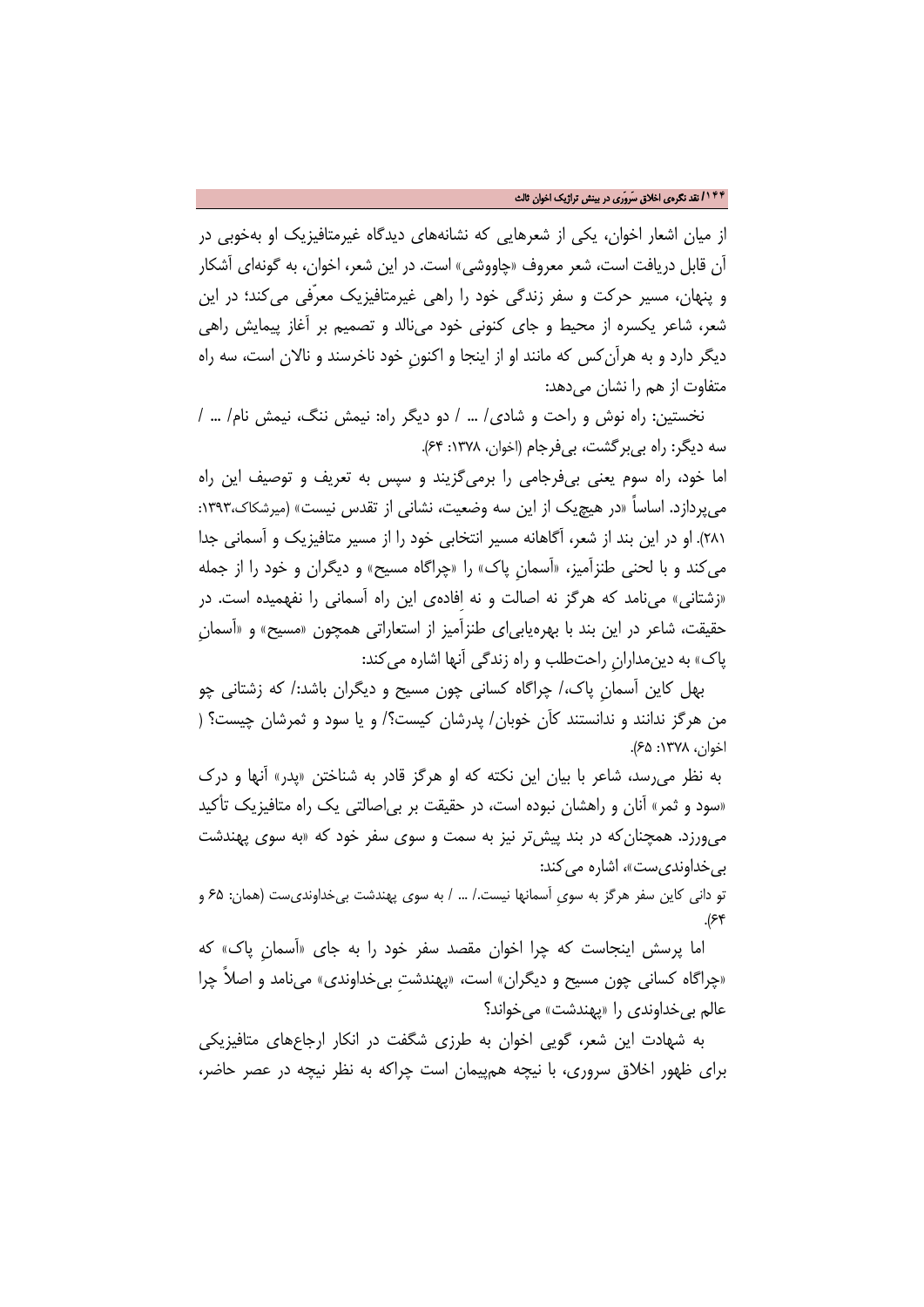# **.<br>بروبرشامه نقد ادبی و بلاغت.** سال۱۰، شماره ۱۲، تابستان ۱۴۵/۱۴۰۰

همهی ارزشها بیارزش شدهاند و «مرگ خدا» فرارسیده است که مراد او در حقیقت، مرگ دیدگاه و اخلاق مسیحی نسبت به زندگی و جهان است و «خدا مرده است»، یعنی دنیای فراحسّی و ارزشهای آن بیتأثیر و فاقد حیات شده است و متافیزیک به نقطهی پایان رسیده است (362 1974: ,Richardson(. هایدگر نیز، ضمن انکار معنای بیایمانیِ صرف از استعارهی کفرآمیز نیچه، معتقد است: «منظور از خدا در «استعارهی مرگ خدا» صرف خدای مسیحی نیست، بلکه خدا و خدای مسیحی در تفکر نیچه به طور کلی با مشخّصهی عالم فراحسّی به کار میرود؛ «خدا» نامی است برای قلمرو «ایدهها» و «ایدهآلها»، این قلمرو فراحسّی از زمان حکمای یونان باستان و به خصوص فلسفهی افلاطونی اعتبار پیدا کرد و بر مبنای آن عالم ماوراء، عالم حقیقی و سعادت پنداشته شد و عالم حسّی، عالم سفلی و شقاوت» (هایدگر، :1378 263). و سپس، این پنداشت با ظهور مسیحیت ادامه یافت؛ به بیان نیچه در مسیحیت، ایمان به خداوند به بیرمقی و تُنُکمایگی زندگی آدمیان میانجامد و جبران آن به وسیلهی اعتقاد ورزیدن به بهشت (یا «آن سرزمین گذشتهها و آیندههای بیرون از دسترس») از ارزش و حیثیت حیات جسمانی میکاهد ... و سرانجام اینکه چون دین مسیح ما را به پست و خوار شمردن زندگی حسّی سفارش میکند، به نوعی تحقیرِ قشری و تعصّبآمیزِ «آنچه در جهان واقعیت دارد و هست» منجر میشود ( کاپلستون، :1382 410). از سوی دیگر، اخوان هم در جایی میگوید: «به اعتقاد من آنچه مهم است، اتّکاء به زمین و انسان است و ریشه داشتن در خاکی؛ خاک، خاک انسانی. والسّلام.» (اخوان، :1383 55). بنابراین بدیهی است عالمی که در آن محدودیتهای نابجا و حصارهای بلندِ دینِریاضتپرست و آرمانِ زاهدانه بر سر راه حیات آدمی قرار نگرفته باشد، همان «پهندشتِ» رهایی و آزادگی از قید هر آرمان آسمانی و متافیزیک است. در واقع، دینی که اخوان و نیچه از آن سخن میگویند، به تندی با هر جنبشِ نبض زندگیِ طبیعی و اصیل در نبرد است؛ از اینرو اخوان بلافاصله پس از اسم- بردن از مقصد سفر خود، یعنی «پهندشتِ بیخداوندی»، حال خود را در این سرزمین زندهی زندگیبخش، این گونه توصیف می کند:

تو دانی کاین سفر هرگز به سوی آسمانها نیست/ ... / به سوی پهندشت بیخداوندیست/ که با هر جنبش نبضم/ هزاران اخترش پژمرده و پرپر به خاک افتند (اخوان:1378، 65 و 64).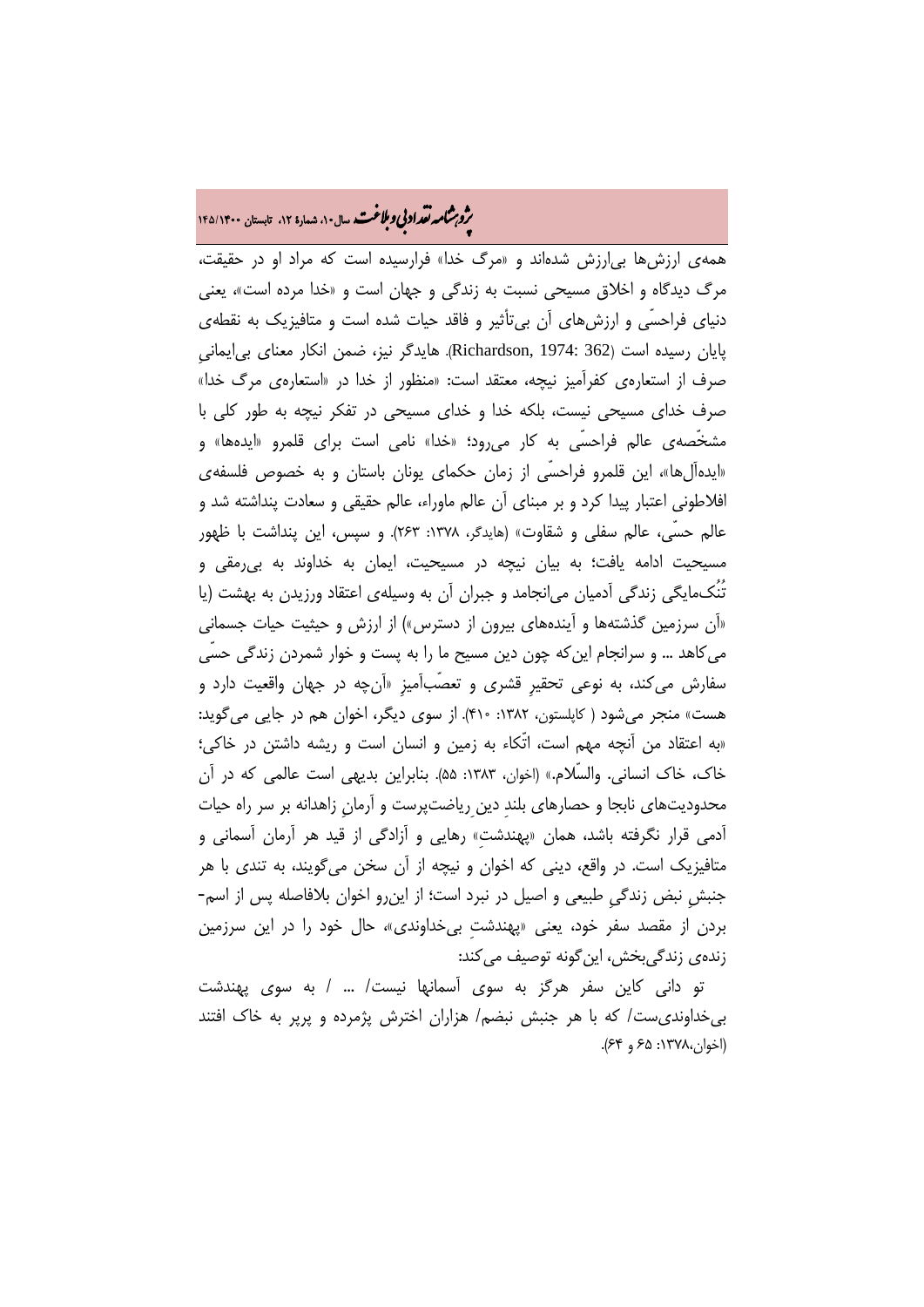#### **/۱۴۶** نقد نگرهی اخلاق سَروَری در بینش تراژیک اخوان ثالث

شاعر در جملهی پایانی این بند، گویی پس از انکار عالم متافیزیک، نبض زندگیِ خود را درجنبش و زندگانیِ خود را پُرشور میبیند؛ همانگونه که ابرانسان نیچهای در مرحلهی نیهیلیسم فعال یا مثبت- که ناشی از رهایی از سنن گذشته و وضع ارزشهای جدید بر بنیاد پاسداشت زندگی است (مددپور، :1387 38)- رخ مینماید، اخوان نیز در ادامه، به توصیف شور و شادی و گرمیِ مقصد خویش میپردازد:

بیا ره توشه برداریم/. قدم در راه بگذاریم/. به سوی سرزمینهایی که دیدارش/، بسانِ شعلهی آتش/، دَوانَد در رگم خونِ نشیطِ زندهی بیدار/، نه این خونی که دارم؛ پیر و سرد و تیره و بیمار (اخوان، :1378 65).

### -3-4 توجیه زیباییشناسانهی زندگی

اخوان، در سرودهی بالا، پس از توصیف امیدبخش جریان و شور زندگی در پیِ انکار عالم متافیزیک، به گونهای روشن و شگفتانگیز، مفاهیم یا مقولات رود زندگی، صیرورت<sup>(۴)</sup> و ابدیت را با مقولهی زیباییشناسی و هنر، بهگونهای انداموار و منسجم به هم پیوند میزند و مقصد خود را سرزمین «شعر» میخواند:

به آنجایی که میگویند/ چو گل روییده شهری روشن از دریای تردامان/. و در آن چشمههایی هست/، که دایم روید و روید گل و برگ بلورین بالِ شعر از آن (اخوان:1378، .(۶۸

اساسا،ً در بینش تراژیک، «شهادت به شکست، به صورتی که اخوان داده است، یک پیروزی بزرگ است: یعنی مادهی اولیهی شکست را گرفتن و آن را تبدیل به پیروزی در اثر هنری کردن» (براهنی، ۱۳۸۷: ۲۳۸)؛ همچنان که تمایل به زیبایی شناسی و هنر نزد نیچه تنها به یک صورت یا ساخت هنری یا حتی هنر چونان یک کل، محصور نمیشود بلکه به آرزو و اشتیاق فلسفهای فراگیر برای زندگی تبدیل میگردد. در واقع، نیچه از معنای محدود زیباییشناسی فراتر میرود و در جستو جوی فراانسان، هنر را با مسائل اگزیستانسیالِ هستی آدمی پیوند می دهد (محبوبیآرانی، ۱۳۹۳: ۷۱ و ۷۰) چراکه معتقد است: «تنها چونان پدیداری زیباییشناسانه، هستی و جهان جاودانه توجیه میشود» (همان: 101) زیرا به نظر میرسد که همین ناتوانی انسان در برابر قطعیّت تقدیر، نیچه را بر آن میدارد که: زندگی، جز با چشماندازی زیباشناختی، قابل توجیه نیست و تنها از این چشمانداز است که میتوان به گذار نیهیلیستی، یعنی: گذار از انفعال و توقّف به فعلیّت و حرکت دست یافت اگرچه هرگز نتوان به غایتی معلوم و مقطوع نایل شد (فتحی، ۱۳۹۸: ۳۸).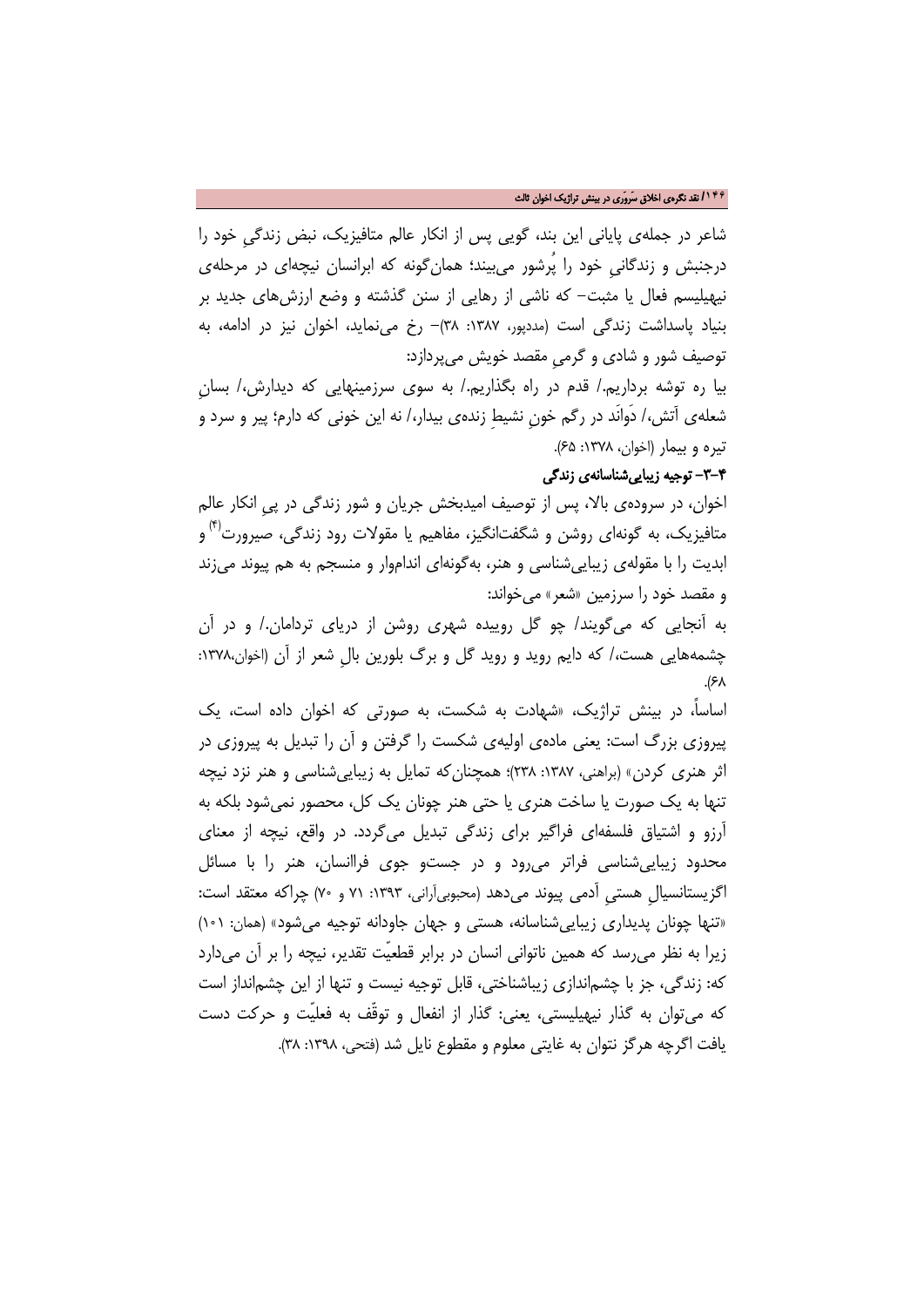# **.<br>بروبرشامه نقد ادبی و ملاغت.** سال۱۰، شماره ۱۲، تابستان ۱۴۷/۱۴۰۰<br>**ب**ه

سپس اخوان با بیانی تراژیک و ضدتئوریک، ضرورت پیوندش با طبیعت نابِ نیالوده به مصلحتهای متافیزیکی و عقلانی را، که خونِ گرمِ شادی و «آریگویی به زندگی» را در رگهایش جاری میسازد، اینگونه فریاد میزند:

بیا تا راه بسپاریم/ به سویِ سبزهزارانی که نه کس کِشته، ندروده/ به سوی سرزمینهایی که در آن هرچه بینی بکر و دوشیزهست/ /... به سوی آفتابِ شاد صحرایی/، که نگذارد تهی از خونِ گرمِ خویشتن جایی(نیچه، :1378 69).

-4-4 نخبهگرایی

از نظر نیچه، سرچشمۀ حکم نیک و ارزش «نه کسانی بودهاند که دیگران در حقشان «نیکی» کردهاند؛ بلکه این خود «نیکان» بودهاند. یعنی بزرگان و قدرتمندان و بلندجایگاهان و بلنداندیشان که خود را و کردارشان را نیک حس کردند و نیک شمردند؛ یعنی برتر از دیگران دانستند در برابر هر آنچه پست است و پستاندیشانه و همگانی و فرومایه» (نیچه،  $\lambda \lambda \gamma$  :  $\lambda \gamma$ ).

در شعر و سخن اخوان نیز، فردگرایی و نخبهگرایی را نمیتوان رویکردهایی مستقل از هم تصور کرد چراکه اصولا،ً در جامعهی مدرن ایران، گرایش به فردیت در سطح نخبگان نتیجهای مثبت داشت و آن، «ظهور جریانهای خلّاق» بود (زرقانی، :1394 51). بهطور کلی، گرایش به فردیت در شعر اخوان چونان «من» برگزیدهای رخ مینماید که ویژهی سروران، نخبگان و بزرگان است و شاید نمود و نمایندهی یک وجود برتر اجتماعی یا روح مطلق انسانی و انسان آرمانی و ... باشد که نقطه مقابل مردم غافل و گمراه، کور و کر و پست و ضعیف است. اصولاً خطاب و عتابی که در شعر امید، از جمله در شعرهای «برف»، «خوان هشتم»، «نادر یا اسکندر؟»، «خطاب» و بسیاری دیگر، موج میزند، همه به سبب همین ویژگیهای «منِ برگزیده»ی اوست که سنجهی همهی راستیها و اعتبارها و تنها نشان حقیقت است زیرا «هرچه حقیقت هست فقط با همین حضور آرمانی یا من است» (مختاری، 1379 538:). البته خاستگاه این نگرش در شعر امید، شاید همان منش و روش دیرینهی جامعهی ماست که همهی چشماندازهای آرمانی خود را در افراد ویژه و ممتاز بازمییابد و این، خود ریشه در گرایش «شبان- رمگی» فرهنگ و جامعهی ما دارد؛ بدینمعنی که مرید همواره نیازمند مراد است و گَله نیازمند شبان و «پیشوا، مراد، پیشکسوت، قهرمان، سر و سرور و سالار و ،... همه از دل همین بینش» و تعبیرهایی که امید برای مردم و همراهان خود در مبارزه و شکست و ... به کار میبرد، غالباً از چنین دیدگاه نخبهگرایی برآمده است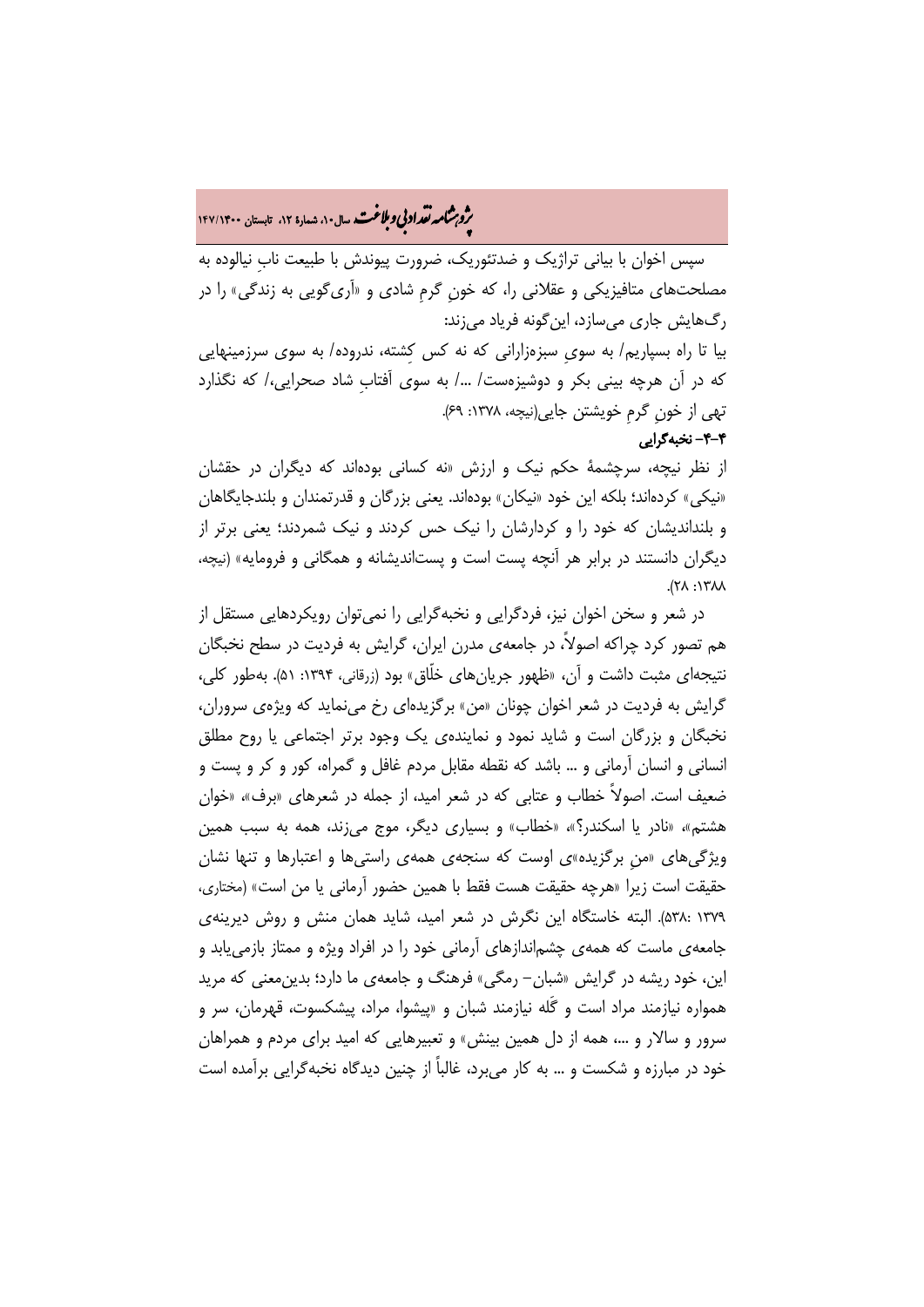(همان: 544 و 543). برای نمونه، در شعر زیر، شاعر گویی به تنی چند از شبانان و یا پیامآوران تاریخ اشاره میکند:

زمین دیگر آن کودک پاک نیست/ ... / علی رفت، زرتشت فرمند خفت/ شبان تو گم گشت و بودای پاک/ رخ اندر شب نیروانا نهفت/ نماندهست جز «من» کسی بر زمین/ دگر ناکسانند و نامردمان/ بلندآستان و پلیدآستین/ ...(اخوان، :1391 114-118).

و جایی در نثرش، در مؤخرهی از این اوستا خود میگوید: «من اکنون چاووشیخوان این کاروانم، کاروان بیداری و شرف، رادی و آزادی و آزادگی، کاروان بهزیستی امروزین و درخور امروز. کاروان ابدیت و جاودانگی اندیشه، و بنیادی برای زندگی که هر روز به اقتضای حاجات و نیازهای زیستن نو میشود ...»(اخوان، :1360 157).

بدینگونه، اخوان، هم در شعر و هم در سخنش، خود را سرور و پیشرو و بقیه را کاروان میخواند که وظیفهی بیداری و بهزیستی آنان بر عهدهی اوست چراکه هنر اوست که ارزشها را میآفریند و راه آزادی و آزادگی را به آنها نشان میدهد همانگونه که در اخلاق سروران، نوع والای انسان خود را تعیینکنندهی ارزشها میداند و بدون نیاز به تأیید دیگران، خود، داور و خالق ارزشهای خود میگردد. بهعلاوه، سروران، انسانهای نیرومندی هستند که ویژگی بارزشان جسارت و بیباکی و خطرکردن است اما بردگان که تودهی اصلی جامعهی بشری را تشکیل میدهند، ضعیف، ترسو و فرومایهاند (کاپلستون، .(153 :1371

در گونهی دیگری از گونههای «من» در شعر اخوان، به «من برابر رند» میرسیم (مختاری، :1379 -557 547) که پلهای بالاتر از «من برگزیده» است؛ اگرچه من برگزیدهی اخوان به نظر، تافتهای جدا بافته و دارندهی ویژگیهای منحصر به خویش است، اما از خطاب و عتاب شاعر پیداست که امکان و امیدِ سرایت این ویژگیها به دیگران و رفع تنهاییِ من برگزیده همچنان وجود دارد. بدیهی است که امیدِ سرکاروان برای دوباره همراه شدن یا به عبارت بهتر یکیشدن با کاروان بدین معناست که او نیز، همچون دیگر افرادِ کاروان، هنوز به ارزشها و باورهای سنتی و کهن پایبند است و سایهی این ارزشها همچنان با او همراه است. این انسان، در دستهبندی و نگرههای اخلاق، به «اخلاق انسان برتر» تعلّق میگیرد. او اگرچه در مرتبهای بالاتر از «انسانی بسیار انسانی» و «واپسین انسان» قرار گرفته است، اما هنوز به مقام «ابرانسان» نرسیده است. این انسان برتر،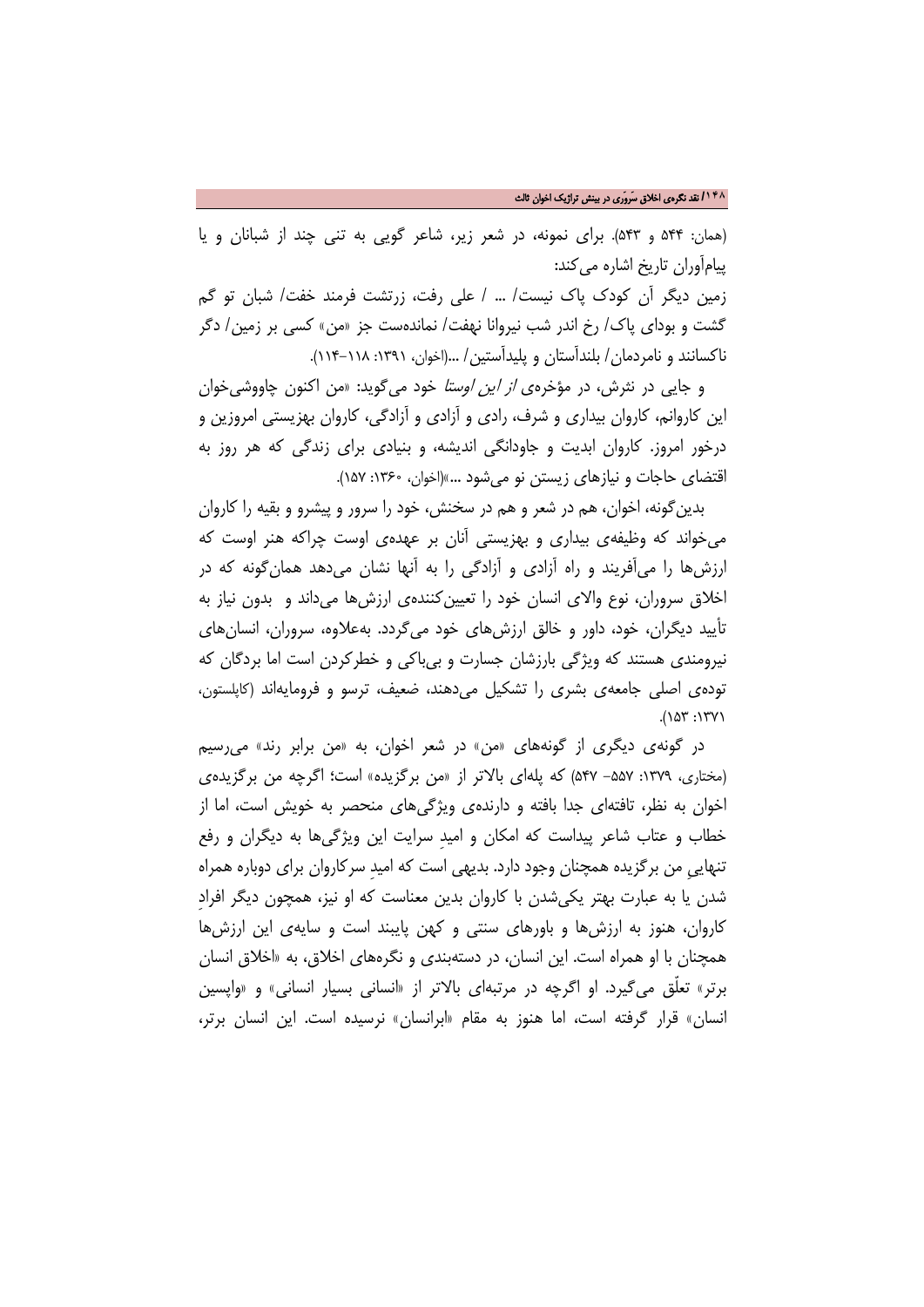م**روبرشامه نقد اد بي و بلاغت.** سال۱۴۰ شماره ۱۲، تابستان ۱۴۹/۱۴۰۰<br>پو

همچنان به اخلاق و ارزشهای کهن پایبند است و وظایف سنّتی را بدون پایه و بنیانشان حفظ می کند (سوفرن، ۱۳۷۶: ۱۳۳).

«و خواهد آمد روزی که همگان، از عامه و خاصه، رشید و بالغ گردند، بیدار و هوشیار شوند، رشد عقلی و احساسی و نجابتی پیدا کنند، و دریابند که دنیا چگونه است ... یعنی خواهد آمد روزی که این بعثت و ظهور در اندرون همگان، همهی آزادمردان و آزادزنان راستین روی دهد» (اخوان:1360، 157).

اما «من برابر رندِ» اخوان، صرفاً یک نمونهی فردی است و قابل تعمیم به مردم و انسان عام نیست. هم اخوان و هم گذشتگان، مفهوم رند را بسیار منحصر به فرد و یگانه و غیرهمگانی پنداشتهاند که عالمش بسی فراتر از عوالم عامه و مرتبهاش، مرتبهای فراانسانی است؛ او این مرتبه را نه با طی طریق شریعت و مصلحت و نه از راه اعمال زهد و پارسایی، که با بیقیدی نسبت به احکام اجتماعی شریعت و صلاحاندیشی در عالم ملک و از راه ترک اعمال زاهدانه و در یک کلام با خرابی و بیسر و سامانی و شوریدگی به دست آورده است. در واقع این ویژگیها نمودِ قدرت و ارادهی بیحدّ و مرز رند است. خود اخوان در تعبیر از «ابررندان آفاقی» چنین میگوید:

«به طور کلی میتوان گفت این از اوصاف و علائم بزرگی و بزرگان و بزرگواران است که غالباً از «من دیگر» برتر، والاتر عمومی، نوعی، بشری، فوق بشری سخن میگویند» (همان: 113). این همان ابرمرد (ابرانسان) نیچه است که خود با دگرگونی و تبدیل ارزشهای سنتیِ کهن، به خَلق اخلاق و ارزشهای جدید دست مییازد. و این «دگرگونی به معنای پویا شدن و پیروزی اثبات در «خواستِ قدرت» (دولوز، :1386 40) است. در شعرش نیز آنان را چنین وصف کرده است:

درود دیگری بر هوش جاوید قرون و حیرت عصیانی اعصار/ ابررندِ همه آفاق، مست راستین، خیام (اخوان، :1360 52).

با توجه به آنچه گفته شد، شاید بتوان گفت: در نگاهی بومیسازانه، «من برگزیده»ی اخوان که «چاووشیخوان کاروان» است، همسنگ با «زرتشت» نیچه است. «زرتشت خود نه انسان است، نه خدا؛ او پیامآور ابرانسان است، اما خود ابرانسان نیست. زرتشت هویت ثابتی ندارد؛ او انسانی است نامتعیّن، چیزی میان انسان و ابرانسان.» (روزن، :1392 55) و «من برابر رند» اخوان، معادل «ابرانسان» نیچه.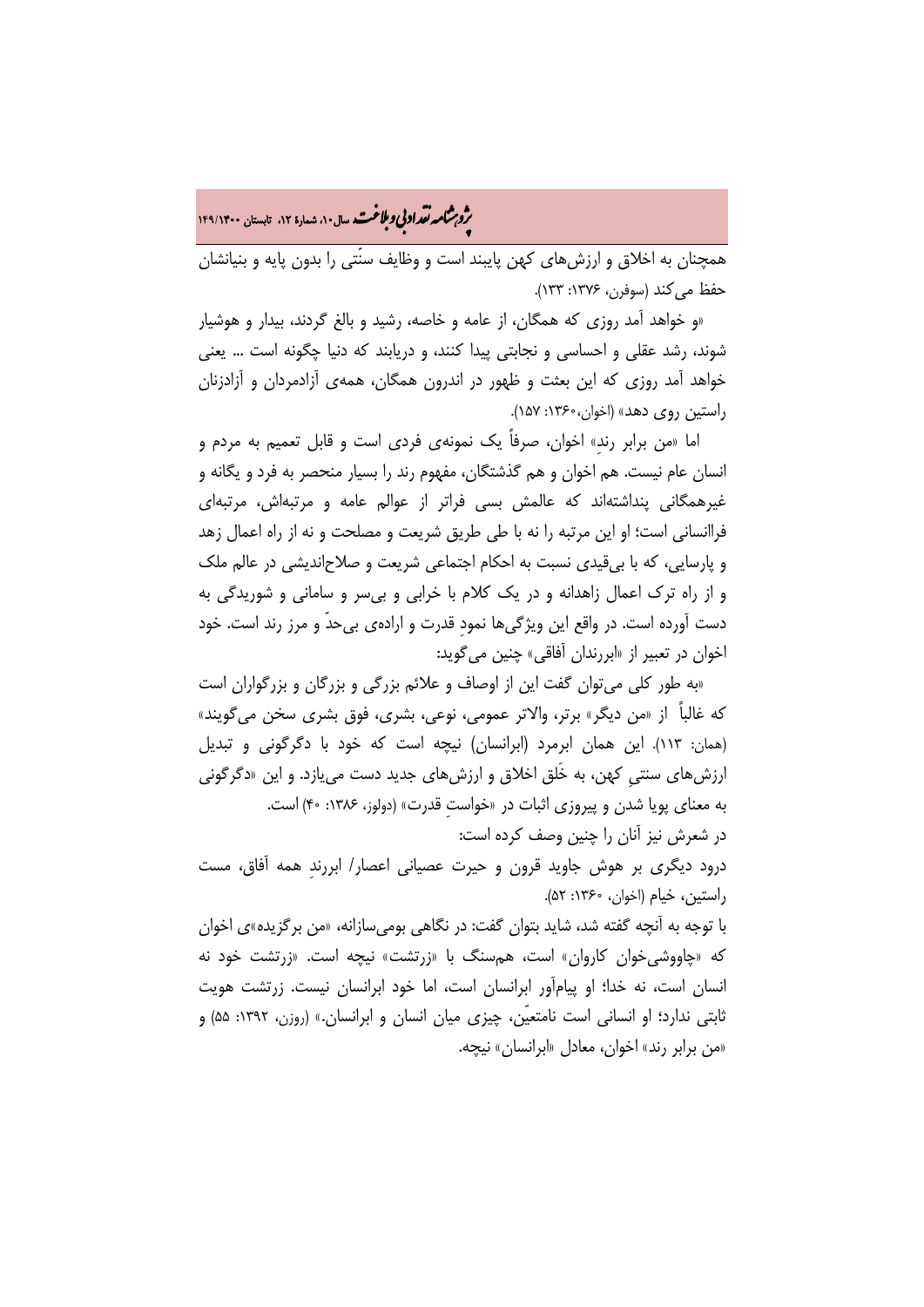### -5-4 آفرینش و نوگرایی در دگردیسیهای جان

هرچند که همهی آنچه در مباحث پیش گفته شد، دارای زیرساخت آفرینشگری و نوگرایی در اندیشهی شعری اخوان، در راستای پرورش روحیهی اخلاق سروری در بینشی تراژیک است، اما وی در سرودهای دیگر، یعنی: در شعر «برف» نیز، به گونهای شگفت به مضمون «دگردیسی جان» در اندیشهی فلسفی نیچه، نزدیک میشود و به معنای تبارشناسی اخلاق میرسد که تحلیل مختصری از آن در اینجا خالی از لطف نیست؛ در این شعر، شاعر، به روایتِ داستانِ همپاییِ «من» با کاروانی میپردازد که در راهی برفآلود بر ردّپای دیگرانی که پیش از آنها از آنجا گذشتهاند، گام مینهند. این منِ برگزیدهی شاعر، اگرچه به جستن ردّپای گذشتگان همچون دیگر اعضای کاروان هیچ اقراری نمی کند و حتی در جملهای خود را «برّهگرگی شیرمست، آزاده و آزاد» می خواند و به وجود گرما و شادی در وجود خود اشاره میکند، اما با ضمیر جمع «ما» از خود و همراهانش یاد میکند و به نظر میرسد که در این سفر خود را با آنان همگام میداند. پس از آن، اخوان از درد دلهای لکلک پیر غمگینی با خود، سخن میگوید که گویی نماد آزادی و آزادگی و خالق آیینها و ارزشهای نوینی است که او را از «خفّت آیین و رهجستن» بینیاز کرده است:

یاد باد ایام سرشار برومندی/، و نشاط یکّهپروازی/ ... / کس نه جایی جسته پیش از من/ من نه راهی رفته بعد از کس/، بینیاز از خفّت آیین و ره جستن/، آنکه من در مینوشتم، راه/ و آن که من می کردم، آیین بود (اخوان، ١٣٧٨: ١١۶).

در سخنان این لکلک پیر، گویی اشارهای به ویژگیهای مرحلهی «شتر» و «شیر» و «کودک»، در دگردیسیجان نیچهای است که از زبان زرتشت به بیان میآید؛ عبارتهای «یکّهپروازی» و «بینیازی از آیین و راه» گذشته ، به مرحلهی «شیر» در این مراحل سهگانه و «راه درنوردیدن» و «آیین بودن کردار او» به مرحلهی «کودک» و قدرت آفرینندگی اشاره میکند. سپس «منِ» شاعر با شنیدن درد دلهای لکلک، گویی به خود میآید و میگوید: من ولی دیگر .../ شرمگین از ردّپاهایی/ که بر «آنها می نهادم پای/ گاهگاه با خویش میگفتم/: کی جدا خواهی شد از این گلههایِ پیشواشان بُز؟/ کی دلیرت را دُرَفشآسا فرستی پیش؟/ تا گذاری جای پای از خویش؟ (همان: 117). و اکنون که این «من»، به قدرت خویش آگاه گشته، بار دیگر شادی از سر میگیرد: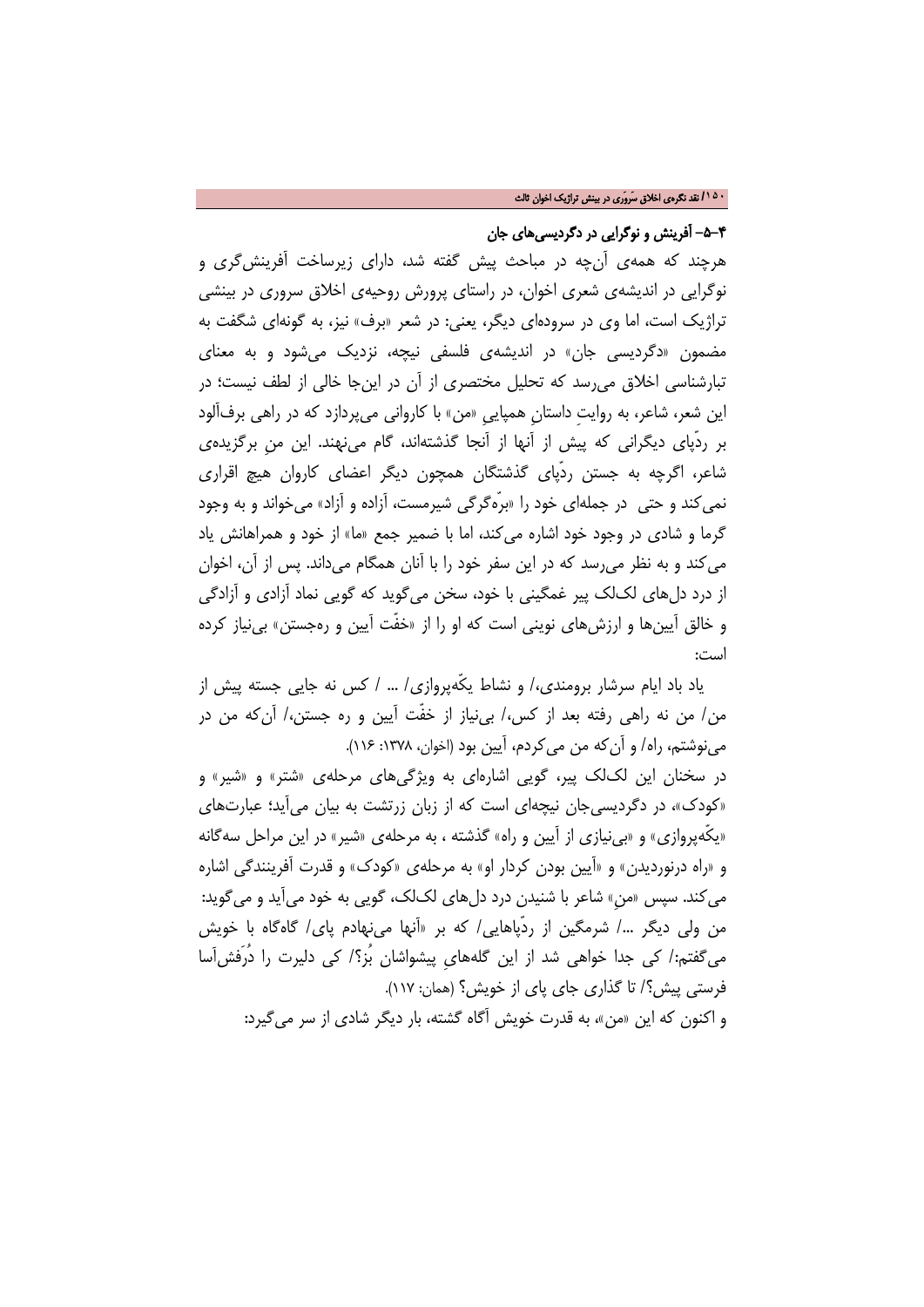# م**شر به شمار ادبی و بلاغت.** سال۱۰، شمارهٔ ۱۲، تابستان ۱۵۱/۱۴۰۰<br>و

دیگر اکنون از بزان و گوسپندان پرت،/ خویشتن هم گله بودم هم شبان بودم/... / زیر پایم برفهای پاک و دوشیزه/ ... / هر قدم از خویش نقش تازهای هشتن/، چه خدایانهغروری در دلم میکِشت و میانباشت (همان: 118 و 117).

در بند بالا، اخوان گویی صراحتاً دربارهی دگردیسیها سخن میگوید: شتر، شیر و کودک. «پس زرتشت با بار خود به سوی صحرا میشتابد؛ و در همین صحراست که دگردیسی دوم رُخ خواهد داد، ... شتر نماد تسلیم شدن در برابر تباهیزدگی زمانه است اما در دنجترین صحرا دگردیسی دوم روی میدهد: جان شیر میشود و میخواهد آزادی فراچنگ آورد و سرور صحرای خود باشد... در اینجا نیرومندی و شجاعت لازم است» (روزن، ١٣٩٢: ١۵٨ و ١٥٧).

در کل بخش پنجم این شعر، «من» از بازگشت و تکرار میگوید و این معنا را با تکرار جملههایی یکسان، در صورت یا فرم شعر نیز نشان میدهد:

باز میگشتم/. برف میبارید/. جای پاها تازه بود اما/، برف میبارید/. بازمیگشتم/، برف میبارید/ جای پاها دیده میشد لیک/ برف میبارید/. بازمیگشتم/، برف میبارید/. (اخوان،  $\Lambda$ Y71:  $P(1 - \Lambda(1))$ .

> گویی این تکرار، از پیوستگی بیوقفهی بارش و بازگشت راوی حکایت میکند. و سرانجام در سطر پایانی شعر، شاعر میگوید: جایِ پاهایِ مرا هم برف پوشاندهست (همان: 119).

بیان تعمّدیِ این تکرار، معادل تکرارِ دگردیسیهاست. گویی شاعر میخواهد بگوید: چون راهی پیموده شد و به تاریخ پیوست، راهی و آیینی دیگر باید آفرید. اینکه جای پاهای «من» را برف پوشاندهست، یعنی راهی که «من» رفته است، دیگر نمیتواند ردّ پایی برای آیندگان باشد. اینگونه است که دگردیسیهای سهگانه برای رسیدن به معنای «بازگشت جاودانه» همچنان تکرار میگردند.

### نتیجه

یکی از بنمایههای بنیادین شعر معاصر فارسی، بهویژه شعر پس از کودتای 28 مرداد ،1332 مظاهر متعدّدی است که شاعران معاصر، هر کدام به گونهای خاص، از مؤلّفههای «اخلاق» در اندیشهی شعری خود ارائه کردهاند. در این عهد، در پیِ وقوع تحوّلات سیاسی- اجتماعی، از جمله: ورود تدریجی مدرنیته به ایران و آشنایی شاعران معاصر با مکاتب و اندیشمندان بنام غرب، «نظام اخلاقیِ» غالب هم با تغییرات بسیاری مواجهشد.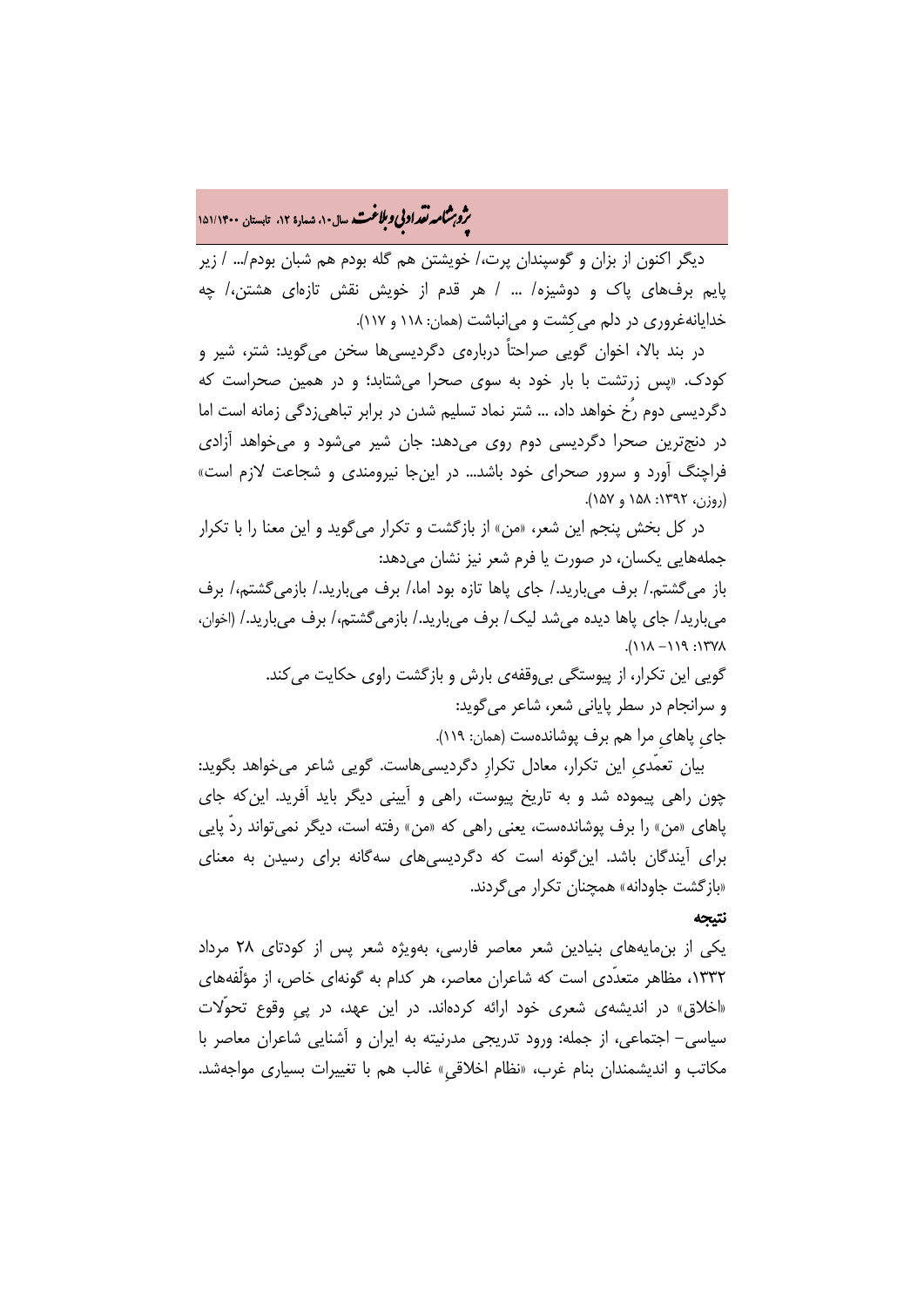یکی از مهمترین و اساسیترین این تغییرات، تغییر جهت شاعران معاصر از اخلاق سنّتی و بینش مطلقگرای تئوریک به اخلاق و بینش تراژیک است؛ بر طبق بینش جدید، بهجای قضاوت دربارهی زندگی از منظر اخلاق دوآلیستی، ارزش اخلاق را باید از چشمانداز زندگی نگریست. از این منظر، وجود شباهت و همسانیهای مشخّص میان اندیشهی فلسفی فریدریش نیچه، فیلسوف بنام آلمانی و اندیشهی شعری اخوان ثالث، با توجه به آشنایی اخوان با اندیشهها و آموزههای نیچه، انکارناپذیر است؛ اخوان هم همچون نیچه- که اخلاق را به صورت دو نگرهی «اخلاق سروران» و «اخلاق بردگان» دستهبندی میکند و «اخلاق سَروَرانه» و دلیرانه را برای تصدیق همهجانبهی زندگی میستاید- با «عشق به سرنوشت»، با پذیرش کنشگرانهی شکست و رنج، به تمامیت زندگی آری میگوید. این پذیرش که از «بینش تراژیک» اخوان ناشی میشود، گرچه با نبردگی اخوان برای آرمان- های ملّیگرایانهی او آغاز میگردد، اما اندکاندک راه بهسوی آرمانهای تراژیک انسان معاصر میبرد و سرانجام ارادهی اخلاق سَروَری در اندیشهی شعری او در بینشی تراژیک، در گرایشهای نبردگی و نژادگی، تقدّسزدایی، نخبهگرایی، آفرینندگی و نوگرایی و توجیه زیباییشناسانهی زندگی، به ظهور میرسد؛

-1 اخوان ثالث با برخورداری از اخلاق سرورانه در بستری تراژیک، ابتدا با اظهار خشم و اعتراض به همرزمان پیشین خود در نهضت ملّی، که اکنون با ترس و تسلیم و عافیت- طلبی، راه بردگان در پیشگرفتهاند، سَروَری و نژادگی و تفاوت بارز خود را با آنان، آشکارا یا نهان، بیان میکند و آنگاه در شعر «نادر یا اسکندر؟»، ظهور فردی را آرزو میکند، که حتی اگر از گجستگان باشد، به مثابهی «ابرمرد» به سکوت و سکون بردهمآبانهی شهر او پایانبخشد. اینجاست که میتوان گفت: اخوان اکنون در دامن حُزنی فلسفی، انسانیتر و جهان*ی ت*ر می|ندیشد.

-2 نشانههای تقدُسزدایی را نیز در تطبیق شعر اخوان و اندیشهی نیچه، در مسئلهی «گناه» و «مرگ خدا» بیش از همهجا، در شعر «زندگی را مردم پیشین خورد و پوش و لذّت آغوش می دیدند...» و شعر «چاووشی» میتواندید. اخوان در این سرودهها دیدگاه تراژیک و غیرمتافیزیک خود را نسبت به زندگی و هسـتی، در «عشق به سرنوشت» و پذیرش جنبههای زمینی و غریزی وجود آدمی و سپس باور خود را به اصالت اخلاق غیرعرضی و ذاتیِ سروران، که بدور از اخلاق دوآلیستی بردگان است، بهخوبی نشان میدهد.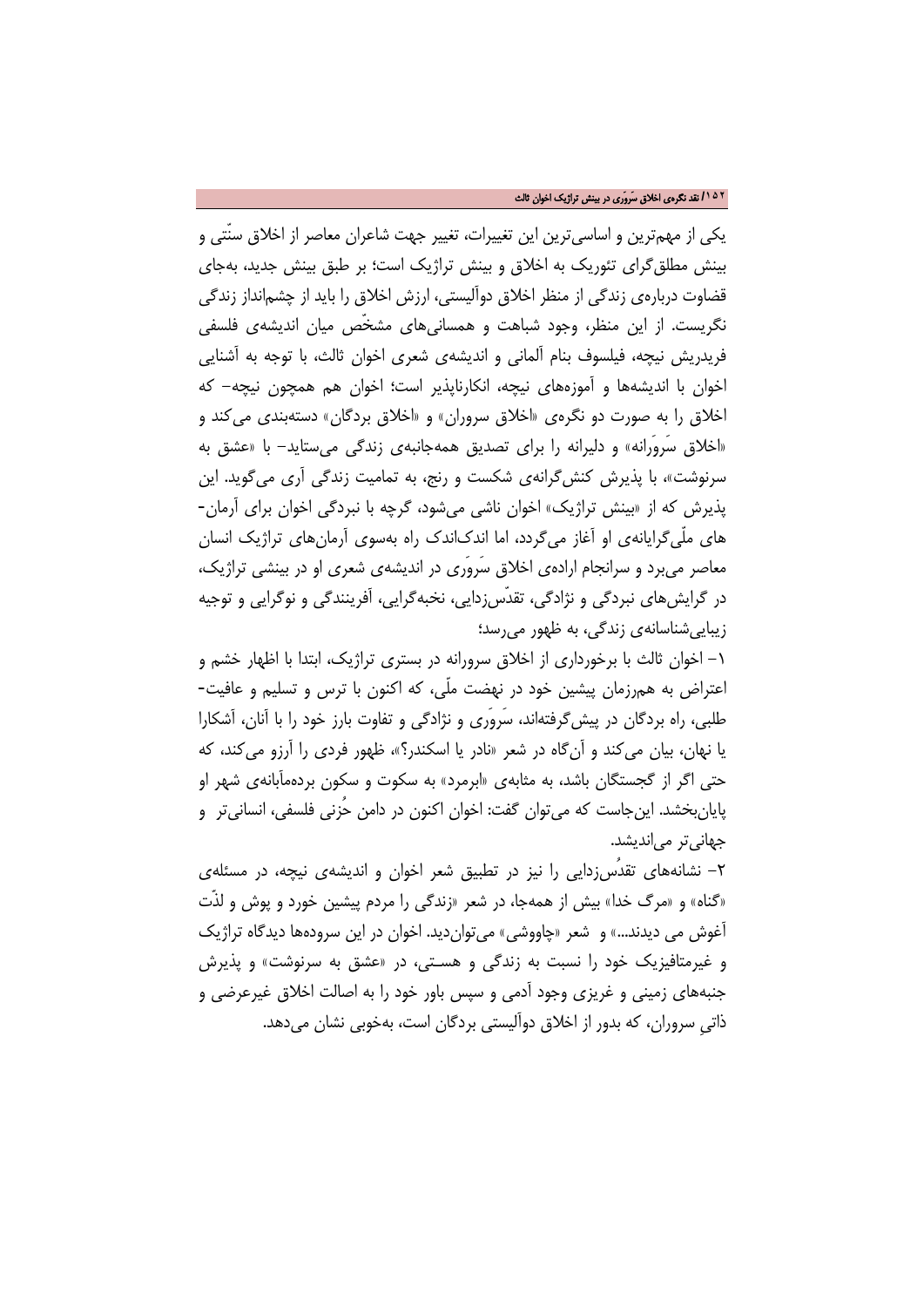# **.<br>بروبرشامه نقد ادبی و ملاغت.** سال۱۰، شماره ۱۲، تابستان ۱۵۳/۱۴۰۰

-3 به نظر میرسد که در مبحث نخبهگرایی، اخوان بیشتر به آفرینش نوعی «فرهنگ تراژیک» میاندیشد؛ وی آنگاه که خود را «چاووشیخوان این کاروان» مینامد، با بیان ویژگیهای کاروان، مانند بیداری و بهزیستی، رادی و شرف، آزادی و آزادگی، نوگرایی و ابدیت، گویی به ویژگیهای سروران و بلندپایگان در دسـتهی سروران نیـچهای اشاره میکند و بدینترتیب در نگاهی بومیسازانه میتوان گفت: اخوان خود را هم که سرکاروان این کاروان است، در پایان، پیامآور ابرانسان مینامد تا همگان در زمینهی فرهنگی تراژیک برای رسیدن بدان بکوشند.

-4 همچنانکه نیچه، در جستو جوی ابرانسان، هنر را با مسائل اگزیستانسیالِ هستیِ آدمی پیوند میدهد و تمایل او به مبحث زیباییشناسی سرانجام تا اشتیاقی فلسفی برای زندگی و تمنّای آفرینش فرهنگی تراژیک ارتقاء مییابد، اخوان نیز رفتار والامنشانه و سرورانه را با برخورداری از گونهای فرهنگ تراژیک، تنها از راه اندیشهی شعری خود به مخاطب منتقل میکند. بدیهی است که بستر شعر اخوان، بازتاب تجربههای وی، بهویژه شکستهای شخصی- اجتماعی و اندوههای فلسفی اوست و این ساحت پدیدار شعر است که چونان توجیهی برای زندگی، رنجهای تراژیک او را، به مثابهی شکست، به پیروزی بدل می کند.

-5 هرچند که همهی آنچه در مباحث پیش گفته شد، دارای زیرساخت آفرینشگری و نوگرایی در اندیشهی شعری اخوان، در راستای پرورش روحیهی اخلاق سروری در بینشی تراژیک است، اما باور و میل به آفرینشگری و نوگرایی جاودان از نظر اخوان، در شعر «برف» بیش از هرجا نمود مییابد که بهطرزی شگفت با مراحل دگردیسی جان نیچهای، شتر، شیر و کودک، هماهنگ است؛ شاعر در این شعر، به شکلی نمادین، مواردی همچون: ادامهی راه دیگران و کهنهگراییِ اندیشگی را، به مثابهی انقیادی کور، فرومایه و شترمآبانه نکوهش میکند و آزادگی را در نوگرایی و آفرینشگری میداند و در پایان نیز بر اهمیّت تکرار جاودانهی این نوگرایی تأکید میورزد. بدیهی است که این آفرینشگری، هم از دید نیچه و هم از نظر اخوان، تنها در بستر فرهنگی تراژیک و با داشتن اخلاق سروران، قابل اجراست.

### پینوشت

<sup>.1</sup> ما بهمنظور بهدستدادن نوعی چشمانداز فلسفی از گوشهای از بستر نیهیلیسمیِ شعر معاصر ایران در بینشی تراژیک، بخشی از این معنا را در مقالهای دیگر بررسی کردهایم(نک: اسداللّهی و فتحی، :1399 29-60).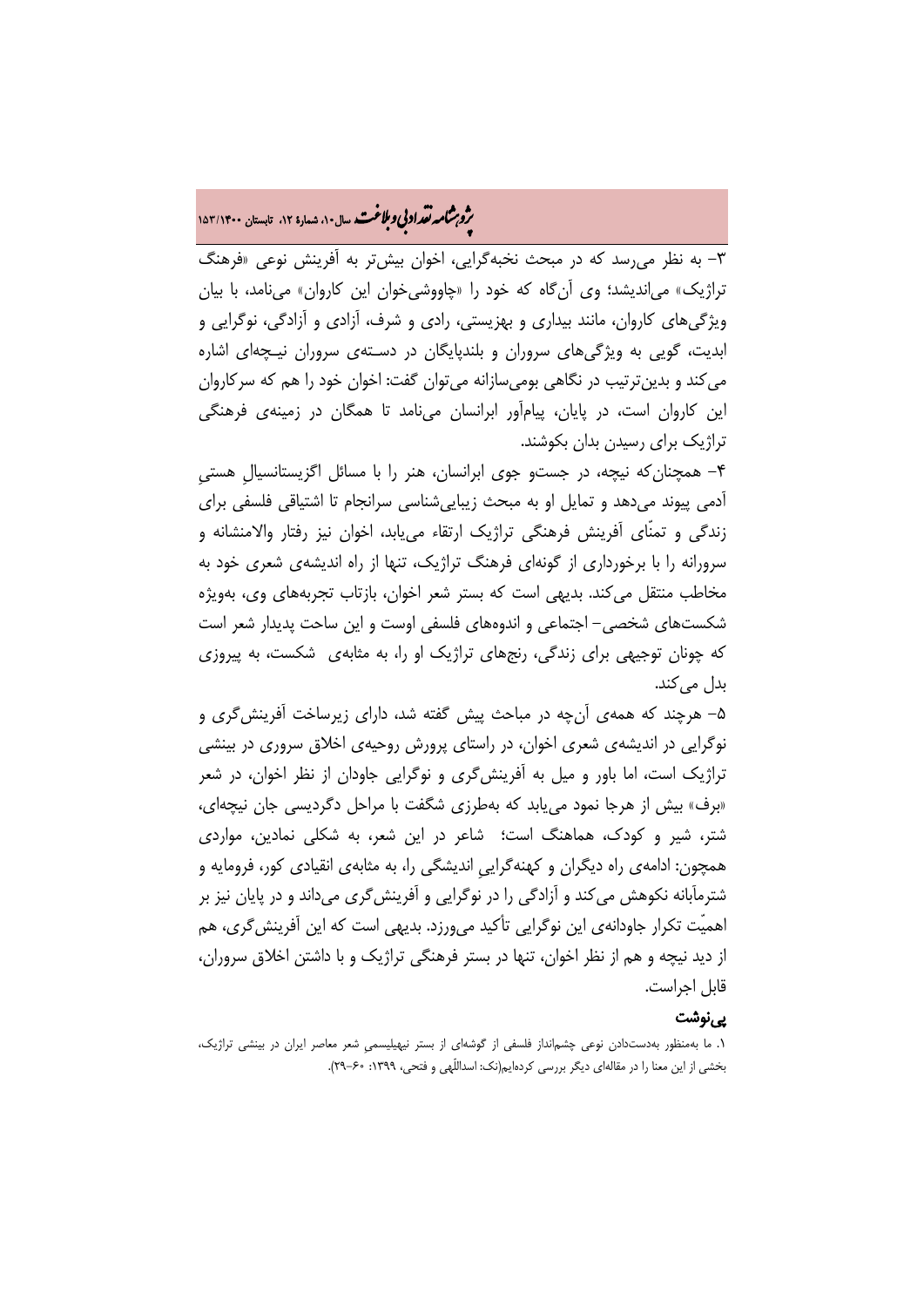#### **/۱۵۴** نقد نگرهی اخلاق سَروَری در بینش تراژیک اخوان ثالث

.2 دیونیزوس(Dionysus(:» دیونیزوس، نماد شادی، مستی و مرزشکنی است . این ایزد، نماد روح بلندپرواز و مرزنشناس است. «در مقابلِ آپولون، دیونیزوس، نمایندهی نوعی انرژی آشفته و نشئهآور است که انسجام هرگونه ساختار صوری را تهدید میکند و در پیِ از میان برداشتن تفرّد شکلگرفتهی فرد خودآیین و اتّحاد دوباره با هستهی درونی طبیعت است»( اسپینکز،  $M^{\gamma}$  :  $M^{\gamma}$ 

.3 برای دیدن اسباب جبرگرایی در اندیشهی شعری اخوان (نک: محمدی و سرانجام، :1389 -164 137). .4 از نظر نیچه، هستی ایستمند و ساکن و یا حقیقت ثابتی در هستی وجود ندارد؛ همه چیز سیال و گذران، درکناپذیر و واپسنشین است؛ این معنا در فلسفهی نیچه، «صیرورت(شدن)»(becoming (نام دارد(یاسپرس، :1383 552).

## منابع

اخوان ثالث، مهدی(۱۳۶۰)، *از این اوستا*، چاپ پنجم، تهران: مروارید. اخوان ثالث، مهدی(1369)، بدایع و بدعتها و عطا و لقای نیما یوشیج، چاپ دوم، تهران: بزرگمهر. اخوان ثالث، مهدی(1370ا)، سه کتاب(در حیاط کوچک پاییز در زندان؛ زندگی میگوید اما باز باید زیست..؛ دوزخ اما سرد ، تهران: بزرگمهر. اخوان ثالث، مهدی(۱۳۷۸)، *آن گاه پس از تندر (منتخب هشت دفتر شعر)*، تهران: سخن. اخوان ثالث، مهدی(1383)، صدای حیرت بیدار، به کوشش مرتضی کاخی، تهران: زمستان. اخوان ثالث، مهدی(1390). آخر شاهنامه، تهران: زمستان. اخوان ثالث، مهدی(1391)، زمستان، تهران: زمستان. اسپینکز، لی(1388)، فریدریش نیچه، ترجمهی رضا ولییاری، تهران: مرکز. اسداللّهی، خدابخش و چیمن فتحی(1399). «تحلیل تطبیقی شعر فروغ فرخزاد و نیهیلیسم نیچهای». پژوهش ادبیات معاصر جهان. د ۲۵. ش ۱. صص۴۰-۲۹. براهنی، رضا(۱۳۸۷)، «اخوان شاعر بزرگ سرزنش جهان»*، شهریار شهر سنگستان (نقد و تحلیل اشعار مهدی اخوان* ثا*لث (م. امید)* به اهتمام شهریار شاهین دژی، تهران: نشر سخن: ٢٣٩– ٢٠٨. پیروز، عبدالحسین(1394)، مبانی فلسفۀ هنر نیچه (زیبایی، والایی، کمال)، تهران: نشر علم. جباری، نجمالدین(1397)، «دوگانهی جاذبیّت و مانعیّت در شعر میراث از اخوان ثالث»، پژوهشنامهی نقد ادبی و  $\mathcal{N}$ . سال ۷، شمارهی ۱: ۳۹– ۲۱. حقوقی، محمد (۱۳۸۳)، *شعر زمان ما ۲ مهدی اخوان ثالث*، چاپ دهم، تهران: مؤسسهی انتشارات نگاه. حیدری، رسول(1392). نقد و تحلیل رویکردهای دینی در شعر معاصر(با تکیه بر اشعار اخوان ثالث، امینپور، شاملو، شفیعی کدکنی و شهریار)، رسالهی دکتری، دانشگاه اصفهان، اصفهان. دولوز، ژیل(۱۳۸۶)، *جستاری در اندیشههای نیچه*، ترجمهی حامد مهرپور، تهران: جامی. روزن، استنلی(1392)، نقاب روشنگری، ترجمهی مرتضی نوری، تهران: مرکز. خزاعی، زهرا (1389)، اخلاق فضیلت، تهران: حکمت. زرقانی، سید مهدی(1394)، چشمانداز شعر معاصر ایران، تهران: ثالث. سوفرن، پیر ابر(۱۳۷۶). *زرتشت نیچه(شرحی بر پیشگفتار چنین گفت زرتشت)*، ترجمهی بهروز صفدری، تهران: فکر روز.

طاهباز، سیروس(1370)، دفترهای زمانه (بدرودی با مهدی اخوان ثالث)، تهران: مؤلّف.

فتحی، چیمن(1398)، نقد و تحلیل شاهنامهی فردوسی بر اساس نظریههای فلسفهی هنر، رسالهی دکتری، دانشگاه محقق اردبیلی، اردبیل.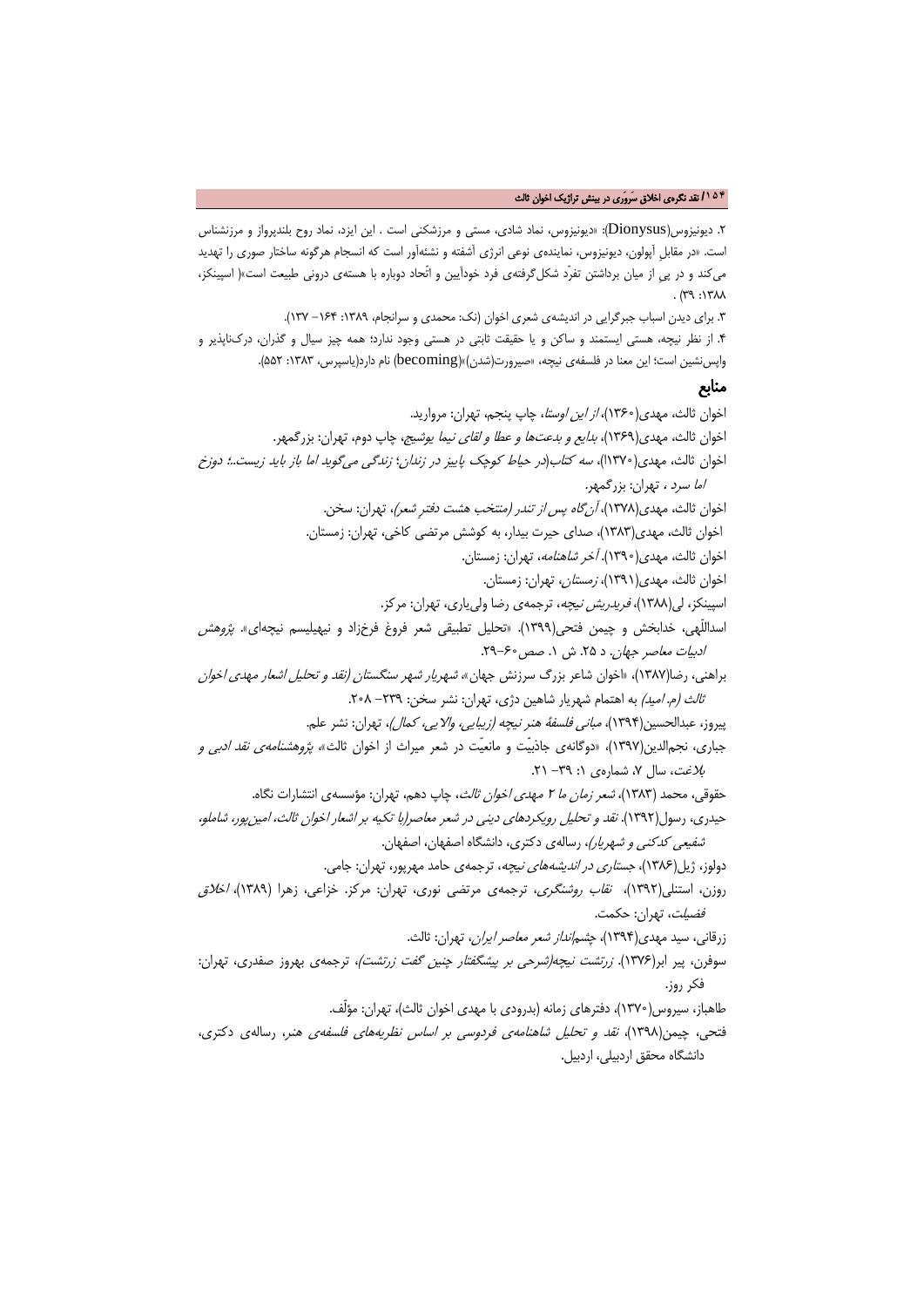# **.<br>بروبرشامه نقد ادبی و بلاغت.** سال۱۰، شماره ۱۲، تابستان ۱۴۰۰/۱۵۵/۱۴۰۰

کاپلستون، فردریک(۱۳۸۲)، *تاریخ فلسفه از فیشته تا نیچه(جلد هفتم)*، ترجمهی داریوش آشوری، تهران: علمی و فرهنگی.

کاپلستون، فریدریک(۱۳۷۱)، *فردریک نیچه فیلسوف فرهنگ،* ترجمهی علیرضا بهبهانی، تهران: بهبهانی.

محبوبی آرانی، حمیدرضا(1393)، زایش و مرگ تراژدی (تفسیری بر زایش تراژدی از درون روح موسیقی نیچه)، تهران: نشر نی.

محمدی، محتشم و امین سرانجام.(1389)، «جبرگرایی در شعر اخوان ثالث»، مجله دانشکده ادبیات و علوم انسانی دانشگاه شهرکرد، سال پنجم، شماره 18 و :19 -164 .137

> مختاری، محمد(1379)، انسان در شعر معاصر یا درک حضور دیگری، تهران: توس. میرشکاک، یوسفعلی(1393)، نیستانگاری و شعر معاصر، تهران: روزگار نو.

نیچه، فریدریش (1386)، اراده معطوف به قدرت، ترجمهی مجید شریف، تهران: جامی.

نیچه، فریدریش(1380)، حکمت شادان، ترجمهی سعید کامران و ،... تهران: جامی.

نیچه، فریدریش(1388)، تبارشناسی اخلاق، ترجمهی داریوش آشوری، تهران: آگه.

- نیچه، فریدریش(1390)، فراسوی نیک و بد، ترجمهی داریوش آشوری، تهران: خوارزمی.
	- نیچه، فریدریش(1393)، چنین گفت زرتشت، ترجمهی داریوش آشوری، تهران: آگه.

نیکدار اصل، محمدحسین و رمضانی پارسا، داوود(1396)، «بررسی وجوه اخلاق در شعر اخوان براساس مؤلّفههای

سنّتی و مدرن آن» *همایش ملّی پژوهشهای شعر معاصر فارسی*، یاسوج

https://civilica.com/doc/727848.

هارت، مایکل(۱۳۹۲)، *ژیل دولوز، نوآموزی در فلسفه*، ترجمهی رضا نجفی;اده، تهران: نی. هایدگر، مارتین(۱۳۷۸). *راههای جنگلی،* ترجمهی منوچهر اسدی، تهران: درج. ویینی، میشل(1377)، . تأتر و مسایل اساسی آن، ترجمهی سهیلا فتاح، تهران: سمت. یاسپرس، کارل(1383)، نیچه، ترجمهی سیاوش جمادی، تهران: ققنوس. یعقوبی جنبهسرایی، پارسا(1391)، «بار تعلیمی جریانهای شعر متعهد فارسی»، پژوهشنامهی ادبیات تعلیمی،

دانشگاه آزاد اسلامی واحد دهاقان، سال چهارم، شمارهی ۱۵: ۱۹۸– ۱۷۷.

- Akhavan-sales, M. (1981), *From this Avesta*, fifth edition, Tehran: Morvarid. [in Persian].
- Akhavan-sales, M. (1990), *Heresies and innovations of Nima Yushich*, Second Edition, Tehran: Bozorgmehr. [in Persian].
- Akhavan-sales, M. (1991), *three books (in the small yard of autumn in prison; life says but must live again ..; hell but cold*, Tehran: Bozorgmehr. [in Persian].
- Akhavan-sales, M. (1999), *Then After Thunder* (selected eight poetry books), Tehran: Sokhan. [in Persian].
- Akhavan-sales, M. (2004), *The Voice of Awakened Wonder*, by Morteza Kakhi, Tehran: Winter[in Persian].
- Akhavan-sales, M. (2011). *The end of Shahnameh*, Tehran: Winter. [in Persian].

Akhavan-sales, M. (2012), *Winter*, Tehran: Winter. [in Persian].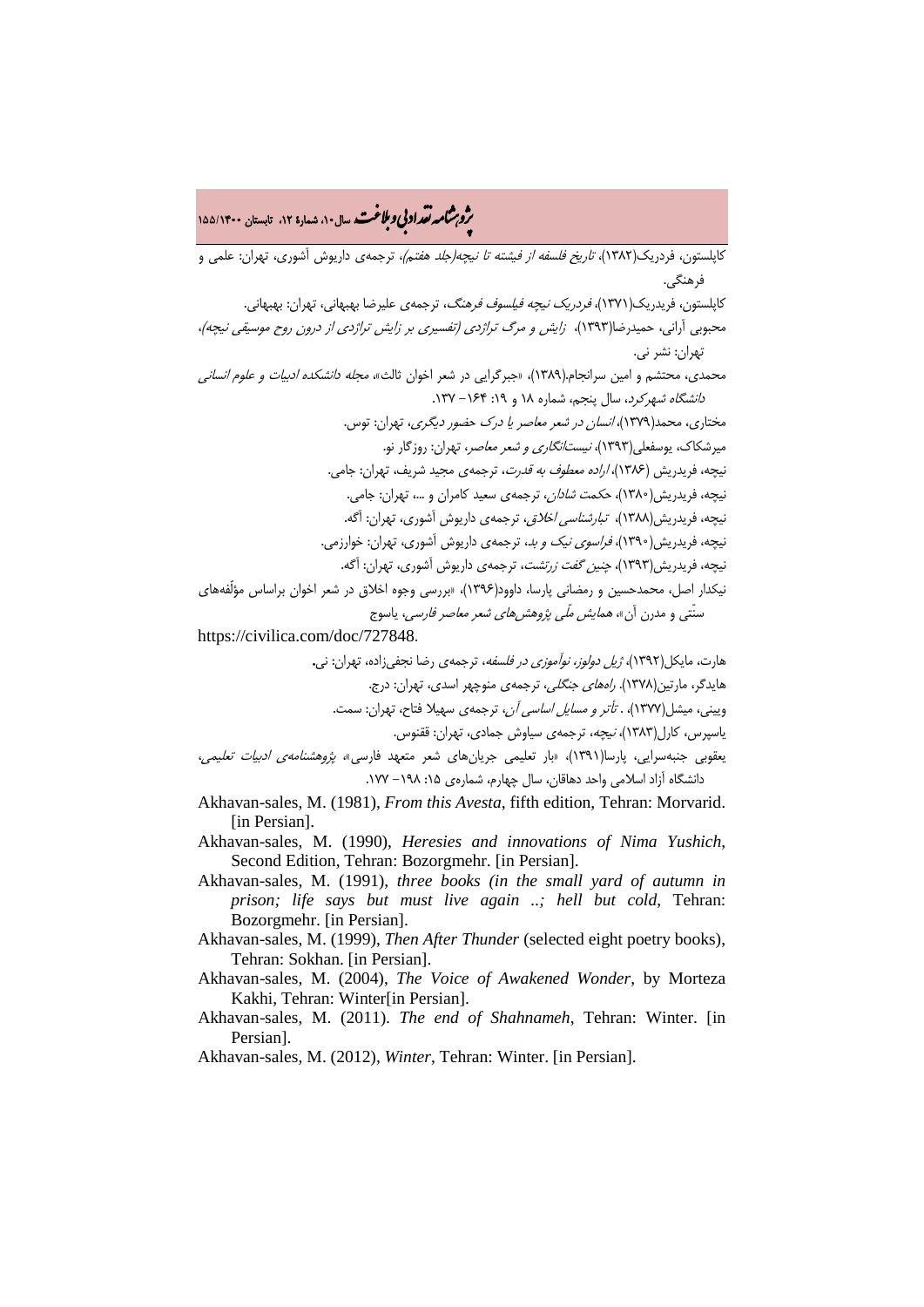- Asadollahi, K. and Ch. Fathi (1399). "Comparative analysis of Forough Farrokhzad's poetry and Nietzschean nihilism". *Research in Contemporary World Literature*.No.1. 29-60 [in Persian].
- Braheni, R. (2008), "Akhavan, the Great Poet to Blaming the Wworld", *Shahriar-e Shahr-e Sangestan (Critique and Analysis of the Poems of Mehdi Akhavan Sales (M. Omid)* by Shahriar Shahin- Deji, Tehran: Sokhan Publishing: 239-208. [in Persian].
- Copleston, F. (1992), *Frederick Nietzsche, Philosopher of Culture*, translated by A. Behbahani, Tehran: Behbahani. [in Persian].
- Copleston, F. (2003), *History of Philosophy from Fichte to Nietzsche (Vol. 7)*, translated by D. Ashouri, Tehran: Scientific and Cultural. [in Persian].
- Deleuze, J. (2007), *An Essay on Nietzsche's Thoughts*, translated by H. Mehrpour, Tehran: Jami. [in Persian].
- Fathi, Ch. (2020), *A critique and analysis on the Ferdowsi's Shahnameh Based on Theories of Philosophy of Art*, PhD Thesis, Mohaghegh Ardabili University, Ardabil. [in Persian].
- Gellner,E. (1964), *thought and change*, London: Weidenfeld and Nicolson. -
- Hart, M. (2013), *Jill Deleuze*, *Innovation in Philosophy*, translated by R. Najafizadeh, Tehran: Ney. [in Persian].
- Heidari, R. (2013). *Critique and Analysis of Religious Approaches in Contemporary Poetry (based on the Akhavan-Sales's Poetry, Aminpour, Shamloo, Shafiei Kadkani and Shahriyar),* PhD thesis, University of Isfahan, Isfahan. [in Persian].
- Heidegger, M. (1999). *Forest Roads*, translated by M. Asadi, Tehran: Dorg. [in Persian].
- Hoghooghi, M. (2004), *Poetry of Our Time 2 Mehdi Akhavan Sales*, tenth edition, Tehran: Negah Publishing Institute. [in Persian].
- Jabbari, N. (2018), "The Duality of Attraction and Obstacle in the Poetry of the Heritage of Akhavan-Sales", *Journal of Literary Criticism and Rhetoric*, Volume 7, Number 1: 39-21. [in Persian].
- Jaspers, C. (2004), *Nietzsche*, translated by Siavash Jamadi, Tehran: Phoenix. [in Persian].
- Khazaei, Z. (2010), *Ethics of Virtue*, Tehran: Hekmat. [in Persian].
- Mahboubi Arani, H. (2014), *The Birth and Death of Tragedy (An Interpretation of the Nietzsche's Birth of Tragedy from the Spirit of Music)*, Tehran: Ney Publishing. [in Persian].
- Mirshkak, Y. (2014), *Contemporary Art and Poetry*, Tehran: New Times. [in Persian].
- Mohammadi, M. and A. Saranjam. (2010), "Algebraism in the Poetry of Akhavan-Sales", *Journal of the Faculty of Literature and Humanities*, Shahrekord University, Fifth Year, No. 18 and 19: 164-137. [in Persian].